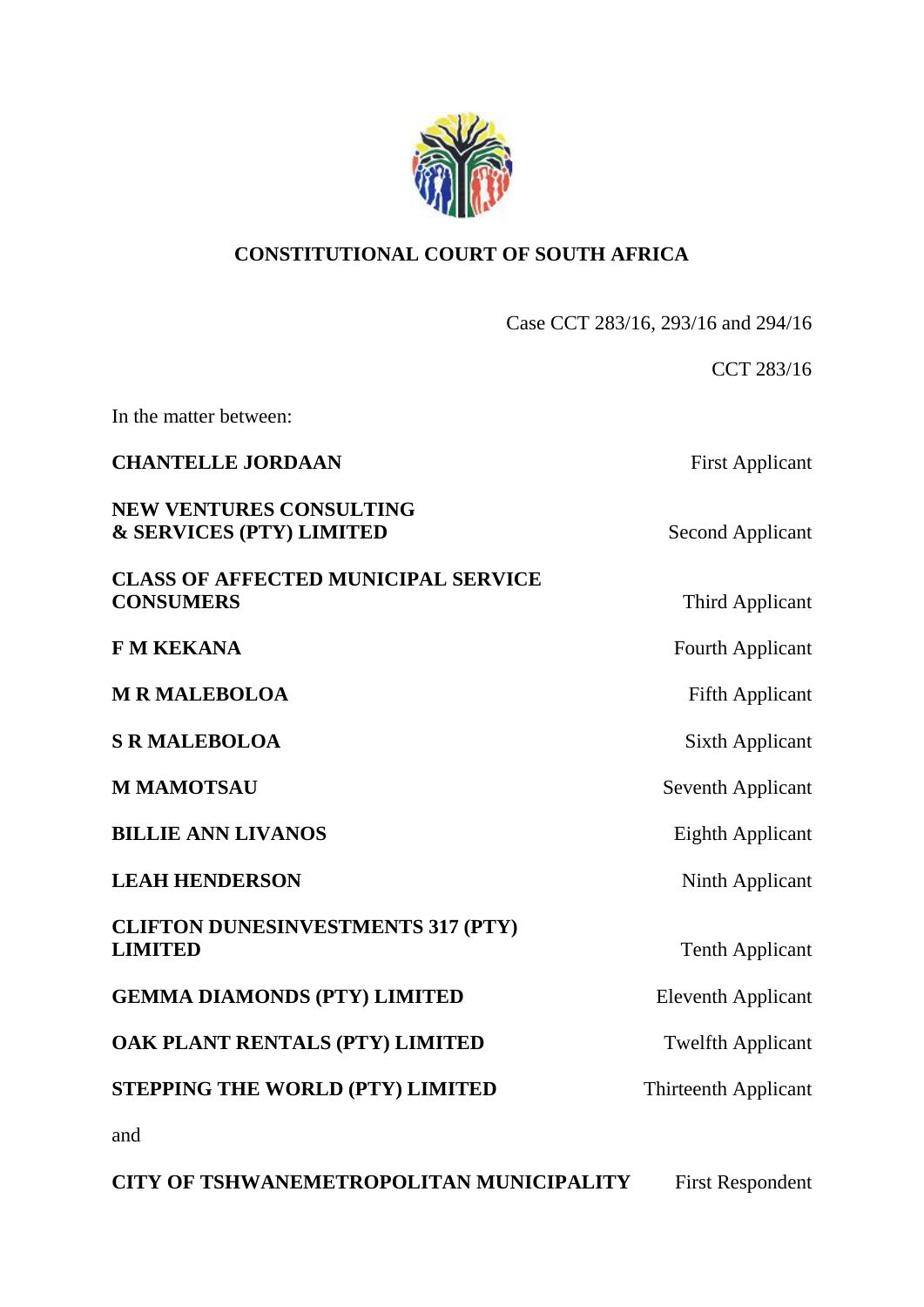| EKURHULENI METROPOLITAN MUNICIPALITY                                        | <b>Second Respondent</b> |
|-----------------------------------------------------------------------------|--------------------------|
| <b>MINISTER OF COOPERATIVE</b><br><b>GOVERNANCE AND TRADITIONAL AFFAIRS</b> | Third Respondent         |
|                                                                             | CCT 293/16               |
| In the matter between:                                                      |                          |
| <b>CITY OF TSHWANE METROPOLITAN</b><br>MUNICIPALITY                         | Applicant                |
| and                                                                         |                          |
| NEW VENTURES CONSULTING<br><b>&amp; SERVICES (PTY) LIMITED</b>              | <b>First Respondent</b>  |
| <b>CLASS OF AFFECTED MUNICIPAL SERVICE</b><br><b>CONSUMERS</b>              | Second Respondent        |
| <b>F M KEKANA</b>                                                           | Third Respondent         |
| <b>M R MALEBOLOA</b>                                                        | Fourth Respondent        |
| <b>S R MALEBOLOA</b>                                                        | <b>Fifth Respondent</b>  |
| <b>M MAMOTSAU</b>                                                           | Sixth Respondent         |
|                                                                             | CCT 294/16               |
| In the matter between:                                                      |                          |
| EKURHULENI METROPOLITAN MUNICIPALITY                                        | Applicant                |
| and                                                                         |                          |
| <b>BILLIE ANN LIVANOS</b>                                                   | <b>First Respondent</b>  |
| <b>LEAH HENDERSON</b>                                                       | <b>Second Respondent</b> |
| NEW VENTURES CONSULTING & SERVICES (PTY)<br><b>LIMITED</b>                  | Third Respondent         |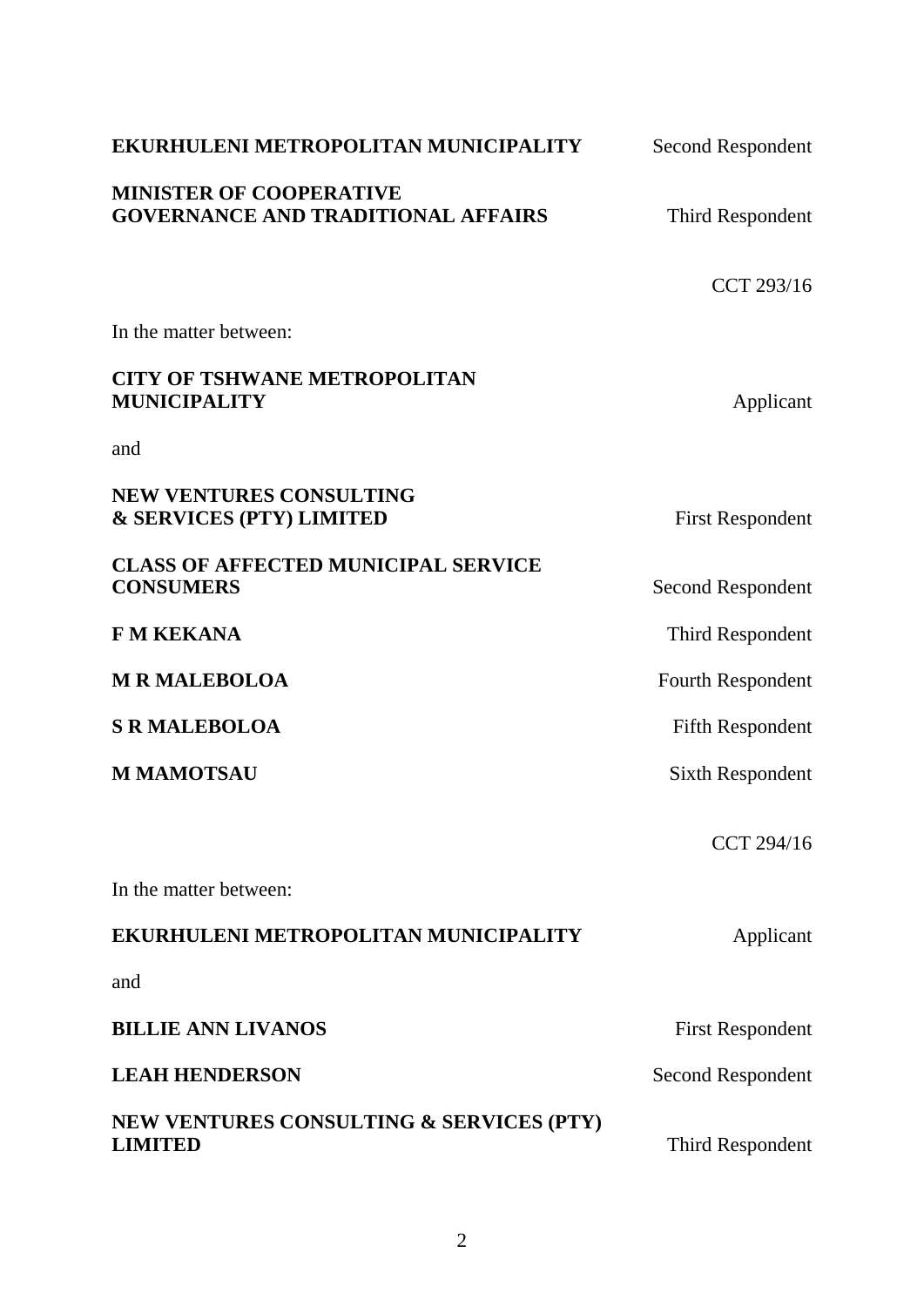| <b>CLIFTON DUNES INVESTMENTS 317 (PTY) LIMITED</b> | <b>Fourth Respondent</b>    |
|----------------------------------------------------|-----------------------------|
| <b>GEMMA DIAMONDS (PTY) LIMITED</b>                | <b>Fifth Respondent</b>     |
| OAK PLANT RENTALS (PTY) LIMITED                    | Sixth Respondent            |
| <b>STEPPING THE WORLD (PTY) LIMITED</b>            | Seventh Respondent          |
| and                                                |                             |
| <b>TUHF LIMITED</b>                                | <b>First Amicus Curiae</b>  |
| <b>BANKING ASSOCIATION SOUTH AFRICA</b>            | <b>Second Amicus Curiae</b> |
| <b>eTHEKWINI METROPOLITAN MUNICIPALITY</b>         | <b>Third Amicus Curiae</b>  |
| <b>JOHANNESBURG ATTORNEYS ASSOCIATION</b>          | <b>Fourth Amicus Curiae</b> |

| <b>Neutral citation:</b> | Jordaan and Others v City of Tshwane Metropolitan Municipality<br>and Others [2017] ZACC 31                                                |
|--------------------------|--------------------------------------------------------------------------------------------------------------------------------------------|
| <b>Coram:</b>            | Mogoeng CJ, Nkabinde ADCJ, Cameron J, Froneman J, Jafta J,<br>Khampepe J, Madlanga J, Mhlantla J, Mojapelo AJ, Pretorius AJ<br>and Zondo J |
| .Indoments:              | Cameron I (unanimous)                                                                                                                      |

**Judgments:** Cameron J (unanimous)

**Heard on:** 23 May 2017

**Decided on:** 29 August 2017

**Summary:** Local Government: Municipal Systems Act — meaning of section  $118(3)$  — charge upon the property — common law meaning — section 25 of the Constitution — right not to be deprived of property arbitrarily

> Limited real rights — publicity requirement — charge does not survive transfer — section 118(3) is constitutional

## **ORDER**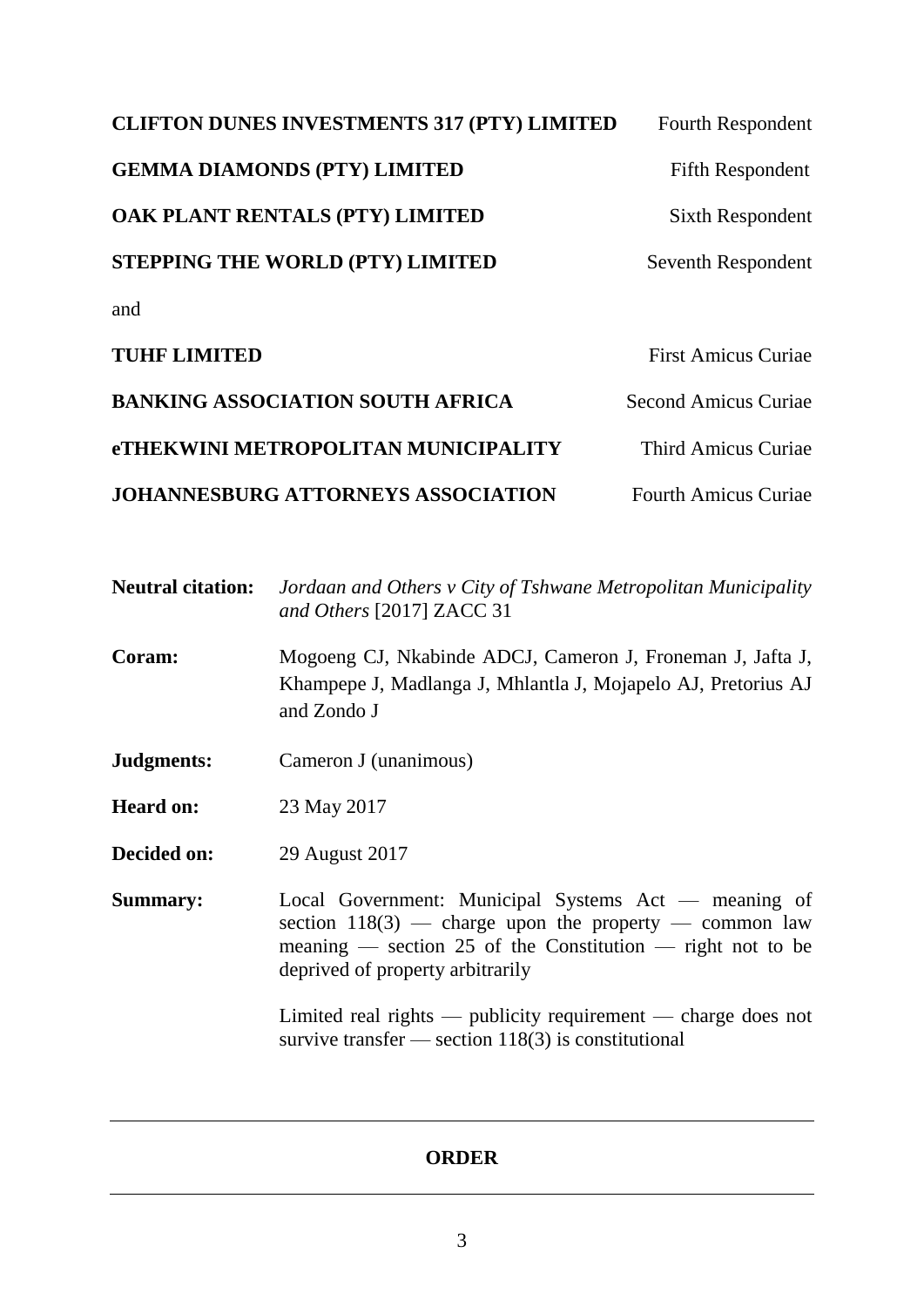Application for confirmation of an order of the High Court of South Africa, Gauteng Division, Pretoria and appeals against that order.

The following order is made:

- 1. The appeals succeed.
- 2. The order of invalidity is not confirmed.
- 3. It is declared that, upon transfer of a property, a new owner is not liable for debts arising before transfer from the charge upon the property under section 118(3) of the Local Government: Municipal Systems Act 32 of 2000.
- 4. The appellants in the appeals and the Minister are to pay the applicants' costs, including the costs of two counsel.

## **JUDGMENT**

CAMERON J (Mogoeng CJ, Nkabinde ADCJ, Froneman J, Jafta J, Khampepe J, Madlanga J, Mhlantla J, Mojapelo AJ, Pretorius AJ and Zondo J concurring)

## *Introduction*

[1] At issue is the meaning and constitutional validity of section 118(3) of the Local Government: Municipal Systems Act  $(Act)<sup>1</sup>$ . This provides that "an amount due for municipal service fees, surcharges on fees, property rates and other municipal taxes, levies and duties is a charge upon the property in connection with which the amount is owing and enjoys preference over any mortgage bond registered against the property".<sup>2</sup> The High Court of South Africa, Gauteng Division, Pretoria (High Court)

 $\frac{1}{1}$  32 of 2000.

 $2$  In full, section 118 of the Act provides: "Restraint on transfer of property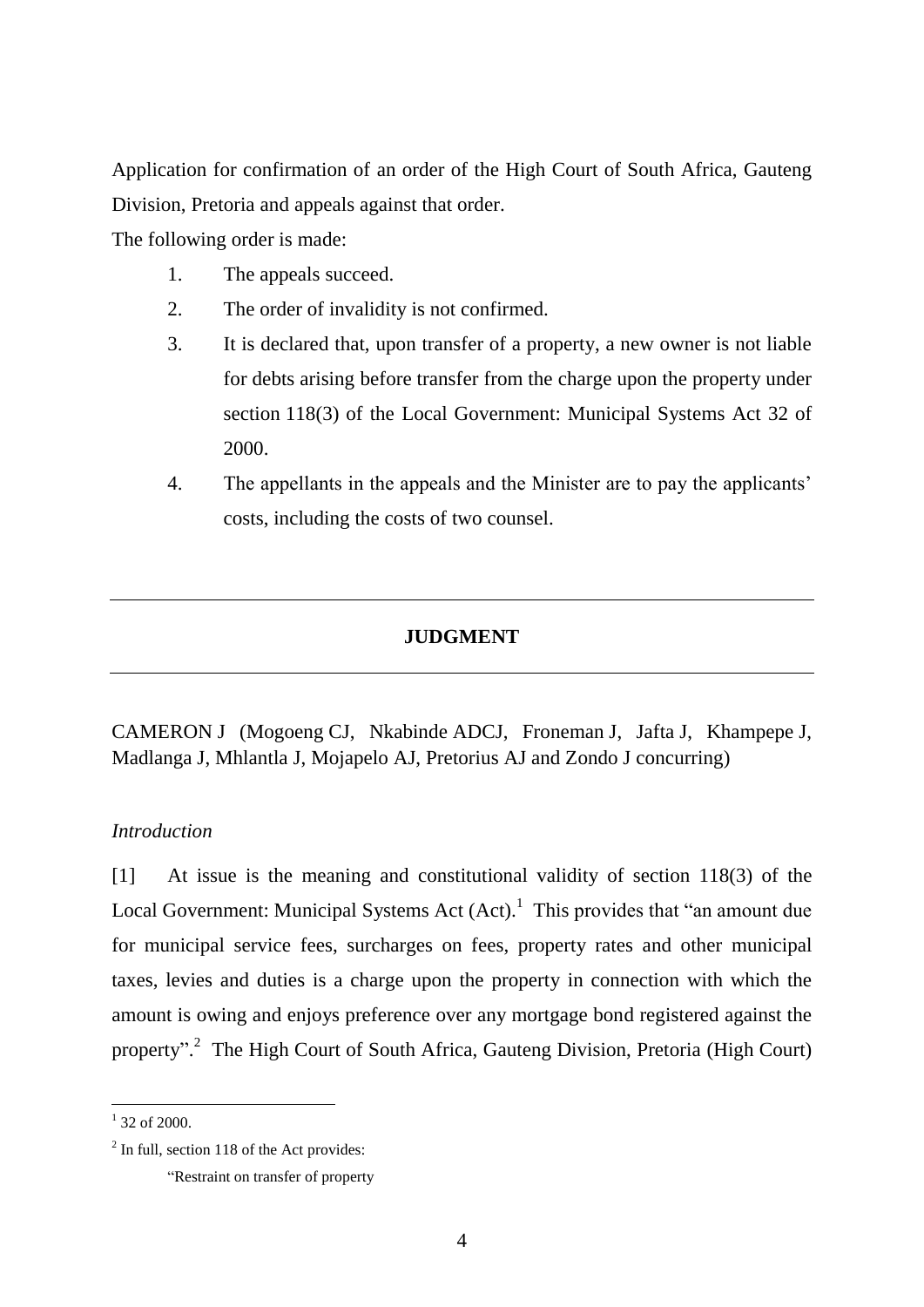(Fourie J) declared section 118(3) constitutionally invalid.<sup>3</sup> It did so "to the extent only that the security provision 'a charge upon the property' survives transfer of ownership into the name of a new or subsequent owner who is not a debtor of the municipality with regard to municipal debts incurred prior to such transfer".<sup>4</sup> Pursuant to this, the High Court also granted declaratory relief against the City of Tshwane Metropolitan Municipality (Tshwane) and Ekurhuleni Metropolitan Municipality (Ekurhuleni) at the instance of individual and corporate ratepayers. All

| (1) | A registrar of deeds may not register the transfer of property except on production to |
|-----|----------------------------------------------------------------------------------------|
|     | that registrar of deeds of a prescribed certificate—                                   |

- (a) issued by the municipality or municipalities in which that property is situated; and
- (b) which certifies that all amounts that became due in connection with that property for municipal service fees, surcharges on fees, property rates and other municipal taxes, levies and duties during the two years preceding the date of application for the certificate have been fully paid.
- (1A) A prescribed certificate issued by a municipality in terms of subsection (1) is valid for a period of 60 days from the date it has been issued.
- (2) In the case of the transfer of property by a trustee of an insolvent estate, the provisions of this section are subject to [section 89](http://discover.sabinet.co.za/webx/access/netlaw/24_1936_insolvency_act.htm#section89) of the Insolvency Act, 1936 (Act 24 of 1936).
- (3) An amount due for municipal service fees, surcharges on fees, property rates and other municipal taxes, levies and duties is a charge upon the property in connection with which the amount is owing and enjoys preference over any mortgage bond registered against the property.
- (4) Subsection (1) does not apply to—

 $\overline{a}$ 

- (a) a transfer from the national government, a provincial government or a municipality of a residential property which was financed with funds or loans made available by the national government, a provincial government or a municipality; and
- (b) the vesting of ownership as a result of a conversion of land tenure rights into ownership in terms of [Chapter 1](http://discover.sabinet.co.za/webx/access/netlaw/112_1991_upgrading_of_land_tenure_rights_act.htm#chapter1) of the Upgrading of Land Tenure Rights Act, 1991 (Act 112 of 1991):

Provided that nothing in this subsection precludes the subsequent collection by a municipality of any amounts owed to it in respect of such a property at the time of such transfer or conversion.

(5) Subsection (3) does not apply to any amount referred to in that subsection that became due before a transfer of a residential property or a conversion of land tenure rights into ownership contemplated in subsection (4) took place."

<sup>3</sup> Jordaan v City of Tshwane Metropolitan Municipality; New Ventures Consulting & Services (Pty) Ltd v City of *Tshwane Metropolitan Municipality; Livanos v Ekurhuleni Metropolitan Municipality; Oak Plant Rentals (Pty) Ltd v Ekurhuleni Metropolitan Municipality* 2017 (2) SA 295 (GP) (High Court judgment).

<sup>4</sup> The relevant part of the High Court order reads:

"The provisions of section 118(3) of the [Act] are declared to be constitutionally invalid to the extent only that the security provision 'a charge upon the property' survives transfer of ownership into the name of a new or subsequent owner who is not a debtor of the municipality with regard to municipal debts incurred prior to such transfer."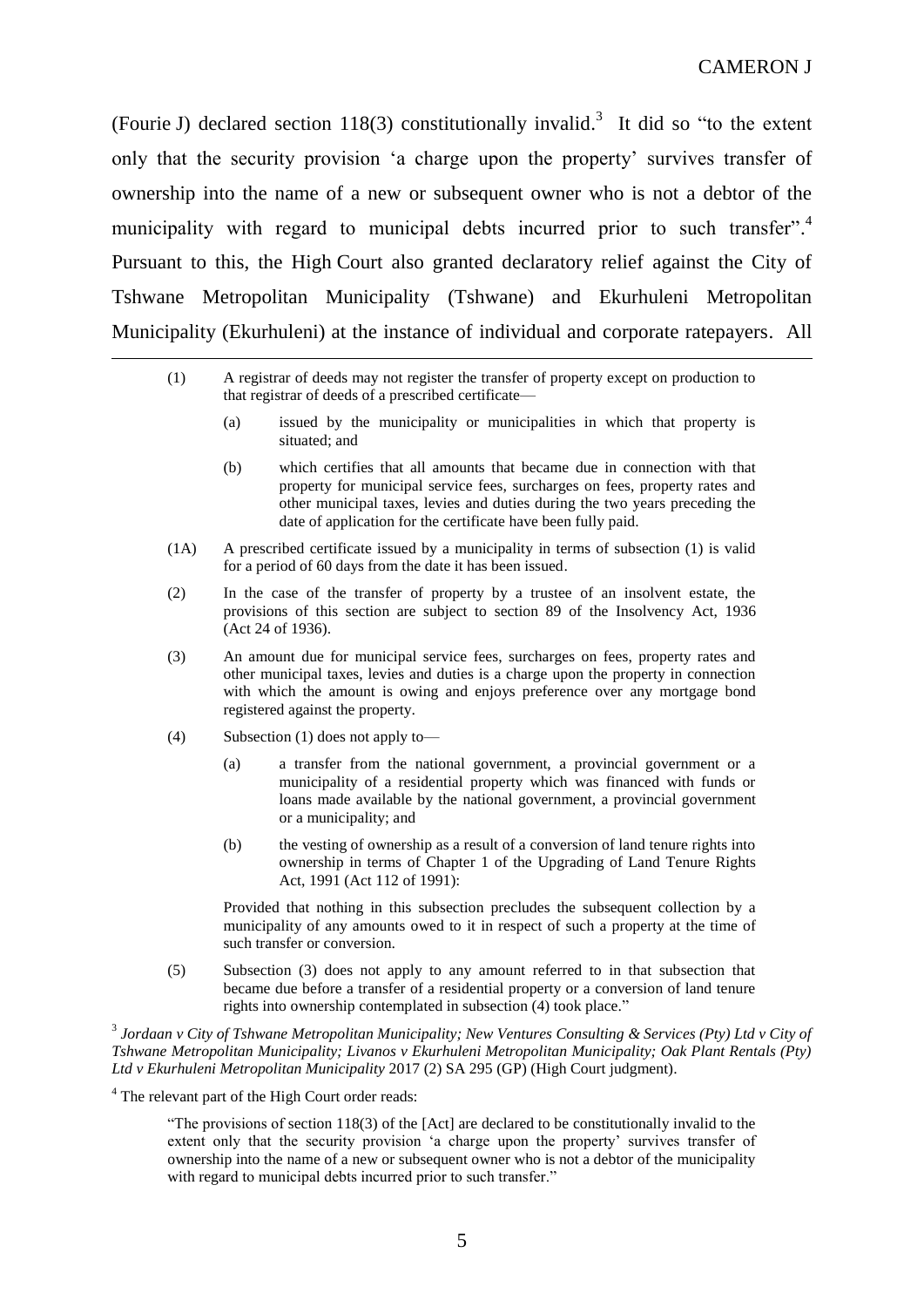were new property owners who complained that they were being denied services because the municipalities invoked section 118(3).

[2] The central issue is whether the provision permits a municipality to reclaim, from a new owner of property, debts a predecessor in title incurred. If it does, its constitutional validity must be determined. If it does not, then the declaration of invalidity was unnecessary. But to determine the provision's true meaning, its language and history, as well as its setting in the common law and under the Constitution, must be scrutinised.

### *Background and ripeness*

[3] The matter comes to this Court as a confirmation application under section  $167(5)$  of the Constitution<sup>5</sup> plus two appeals in which Tshwane and Ekurhuleni appeal against the High Court's order of constitutional invalidity.<sup>6</sup> This Court consolidated the matters. eThekwini Metropolitan Municipality (eThekwini), which was admitted as an *amicus curiae* (friend of the court), <sup>7</sup> made common cause with the other two municipalities. All contended that the provision is constitutionally sound and makes a new owner responsible for historical debts.<sup>8</sup> So did the Minister of Cooperative Governance and Traditional Affairs (Minister). The Minister, though not formally an appellant, was perforce joined as a party in one of the matters, because of the statutory invalidity claimed, and participated in the proceedings in both Courts.

<sup>7</sup> Third amicus curiae.

 $5$  Section 167(5) of the Constitution provides:

<sup>&</sup>quot;The Constitutional Court makes the final decision whether an Act of Parliament, a provincial Act or conduct of the President is constitutional, and must confirm any order of invalidity made by the Supreme Court of Appeal, the High Court of South Africa, or a court of similar stature, before that order has any force."

Section 172(2)(a) of the Constitution is to the same effect.

 $6$  Section 172(2)(d) of the Constitution provides:

<sup>&</sup>quot;Any person or organ of state with a sufficient interest may appeal, or apply, directly to the Constitutional Court to confirm or vary an order of constitutional invalidity by a court in terms of this subsection."

<sup>8</sup> eThekwini originally sought either admission as an *amicus curiae* or joinder as a party. Its admission as an *amicus curiae* enabled it to provide the Court with full written and oral submissions on the issues.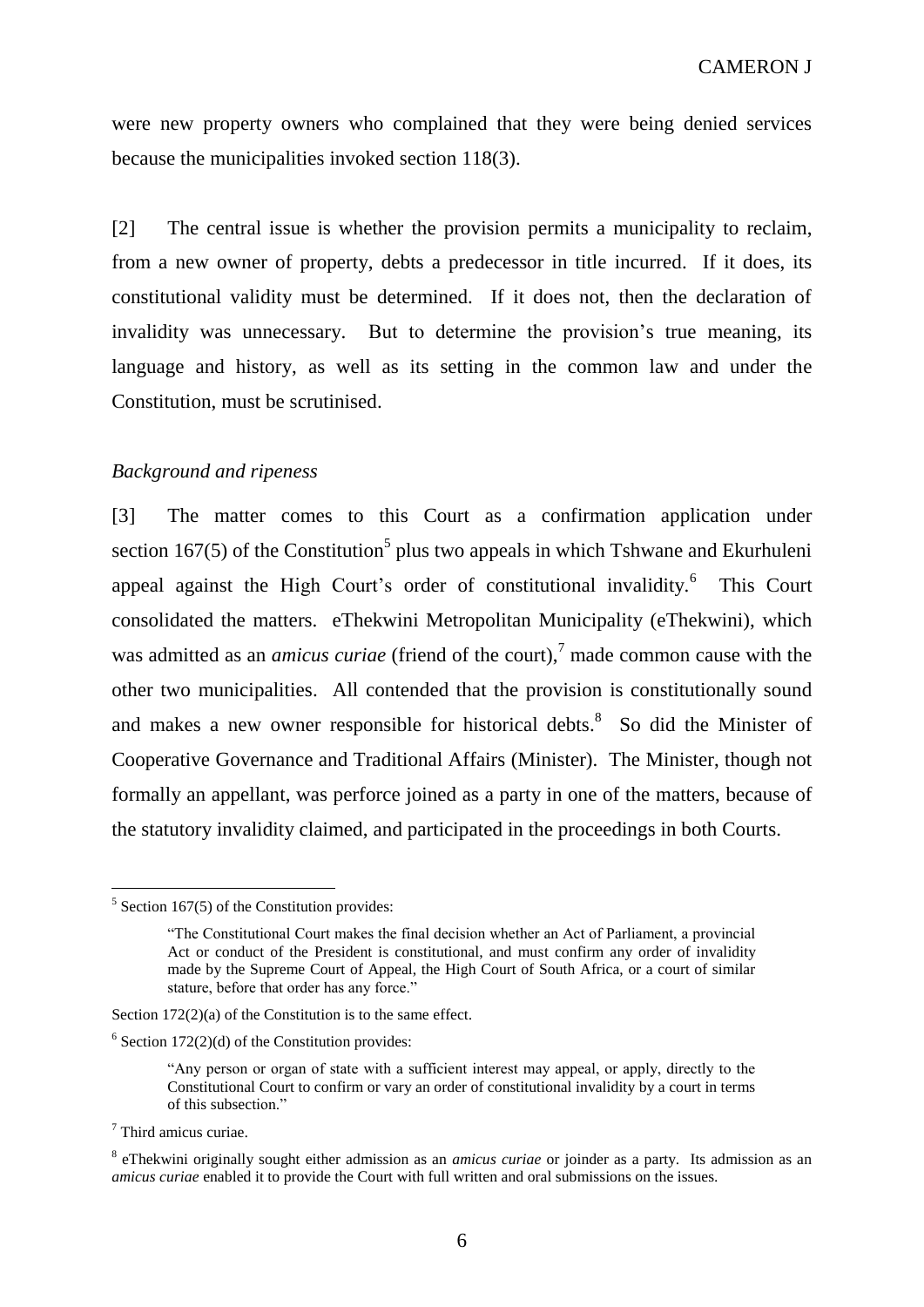[4] The applicants are individuals and corporations owning, or acting on behalf of owners of, property in Tshwane or Ekurhuleni. Each of the owners is a relatively recent transferee. Each complained that the municipality in question suspended municipal services or refused to conclude a consumer services agreement for municipal services until the historical debts relating to the property had been cleared.<sup>9</sup>

[5] The applicants' complaints gave rise to factual disputes.<sup>10</sup> The principal dispute was the municipalities' claim that they had not invoked section 118(3) when they declined to conclude service agreements, but had relied on their by-laws or debt collection policies. $11$  It was also contended that the applicants could take the service refusals on review under the Promotion of Administrative Justice Act.<sup>12</sup> For both these reasons, it was argued that the constitutional challenge was premature. The High Court decided that the disputes precluded neither the determination of the constitutional challenge nor the grant of declaratory relief.<sup>13</sup>

[6] Before us, Ekurhuleni persisted that this Court should refuse to countenance the constitutional question because the parties' issues could be determined without

 $12$  3 of 2000.

<sup>&</sup>lt;sup>9</sup> The High Court heard the matters together, but no consolidation order was granted. There were five applications before the High Court – the first two against Tshwane and the remaining three against Ekurhuleni. Similar relief was sought in four of the applications (except that in the fourth application, additional relief was sought, namely a declaratory order relating to Ekurhuleni's alleged obligation to render municipal services and to open a services account under circumstances where there is a debt outstanding in respect of the property concerned beyond the two-year period provided for in section 118(1) of the Act).

<sup>&</sup>lt;sup>10</sup> High Court judgment above n 3 at paras 5-6, 14-6 and 82.

 $11$  Section 96 of the Act is headed "Debt collection responsibility of municipalities". It provides:

<sup>&</sup>quot;A municipality—

<sup>(</sup>a) must collect all money that is due and payable to it, subject to this Act and any other applicable legislation; and

<sup>(</sup>b) for this purpose, must adopt, maintain and implement a credit control and debt collection policy which is consistent with its rates and tariff policies and complies with the provisions of this Act."

Tshwane's Credit and Debit Control Policy of 30 August 2012 provides that clearance certificates in terms of section 118(1) of the Act may be issued only upon security being provided for full payment of outstanding amounts – including historical debts.

 $13$  High Court judgment above n 3 at paras 14-6.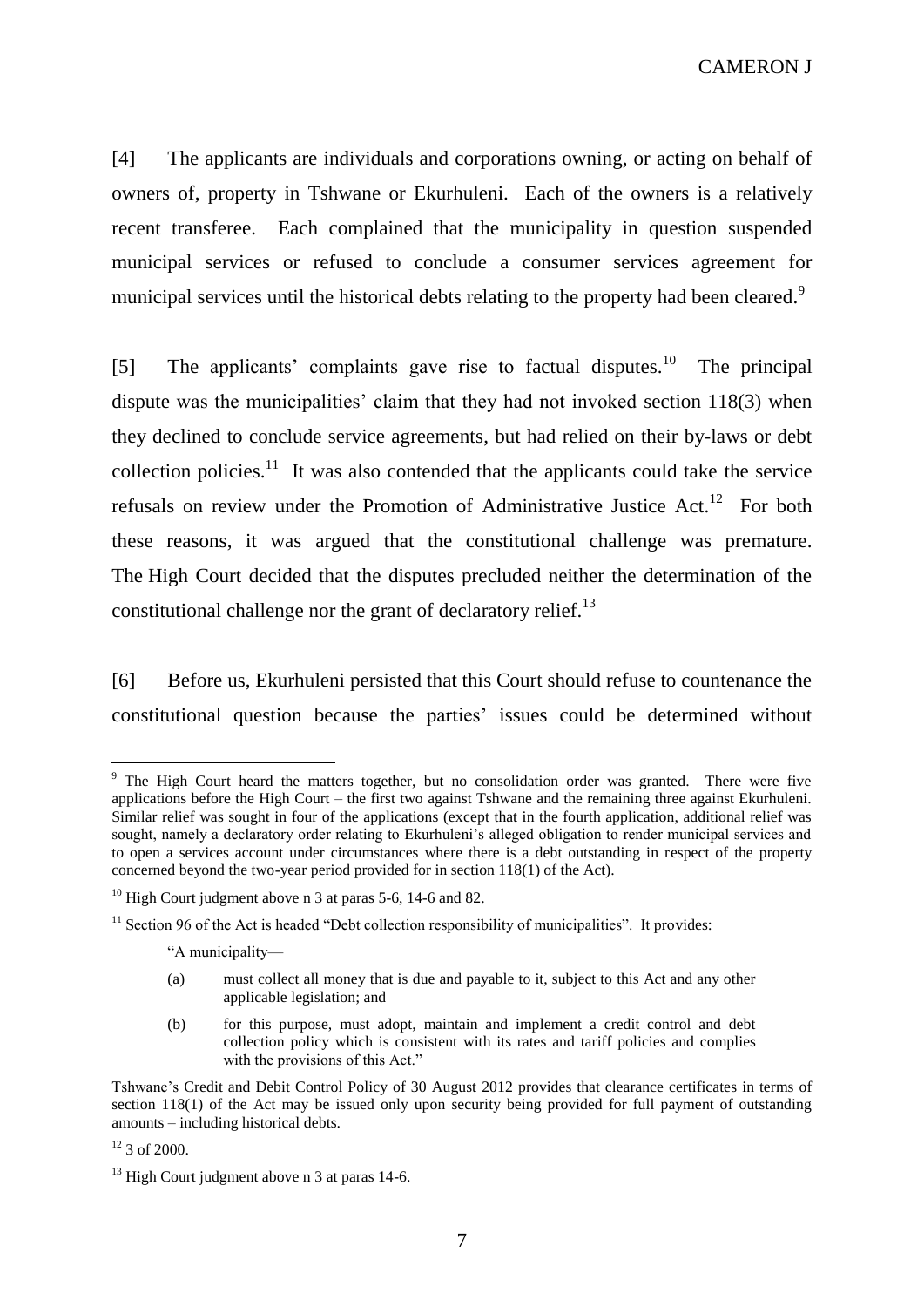reaching it. It invoked *Mhlungu*<sup>14</sup> where Kentridge AJ laid down, as a general principle, that where it is possible to decide any case without reaching a constitutional issue, that course should be followed. 15 *Mhlungu* should be set in its proper perspective. It was decided under the interim Constitution, where this Court had solely constitutional jurisdiction,<sup>16</sup> and the Appellate Division of the Supreme Court, which became the Supreme Court of Appeal, had solely non-constitutional jurisdiction.<sup>17</sup> That bifurcation of appellate power, and the cautions and courtesies it necessitated, has long been expunged from our constitutional landscape. From 4 February 1997, the Constitution conferred constitutional jurisdiction on the Supreme Court of Appeal, $18$  subject to appeal to this Court, and at the same time empowered this Court to develop the common law.<sup>19</sup>

[7] The consequence of this was both logical and inevitable. This Court was in due time given jurisdiction to decide non-constitutional matters that raise arguable points of law of general public importance which it ought to consider.<sup>20</sup> It thus became the apex Court on all matters.

[8] The result is that under the final Constitution the approach *Mhlungu* espoused has long since been abandoned in favour of its opposite, namely that constitutional

<sup>14</sup> *S v Mhlungu* [1995] ZACC 4; 1995 (3) SA 867 (CC); 1995 (7) BCLR 793 (CC) (*Mhlungu*) at para 59, approved in *Zantsi v Council of State, Ciskei* [1995] ZACC 9; 1995 (4) SA 615 (CC); 1995 (10) BCLR 1424 (CC) at para 3.

<sup>&</sup>lt;sup>15</sup> *Mhlungu* id was also cited to the High Court, which considered itself bound by its approach and that it was "settled jurisprudence that a court should not ordinarily decide a constitutional issue unless it is necessary to do so" (High Court judgment above n 3 at para 15).

<sup>&</sup>lt;sup>16</sup> Section 98 of the interim Constitution.

<sup>&</sup>lt;sup>17</sup> Section 101(5) of the interim Constitution: "The Appellate Division shall have no jurisdiction to adjudicate any matter within the jurisdiction of the Constitutional Court".

<sup>&</sup>lt;sup>18</sup> Section 168 of the Constitution.

 $19$  Section 173 of the Constitution provides:

<sup>&</sup>quot;The Constitutional Court, the Supreme Court of Appeal and the High Court of South Africa each has the inherent power to protect and regulate their own process, and to develop the common law, taking into account the interests of justice."

<sup>&</sup>lt;sup>20</sup> The Constitutional Court was "the highest court on all constitutional matters" before the enactment of the Constitution Seventeenth Amendment Act 72 of 2012 (Amendment Act), which gave this Court final appellate jurisdiction in all cases. See section 3(a) of the Amendment Act, which came into effect on 23 August 2013.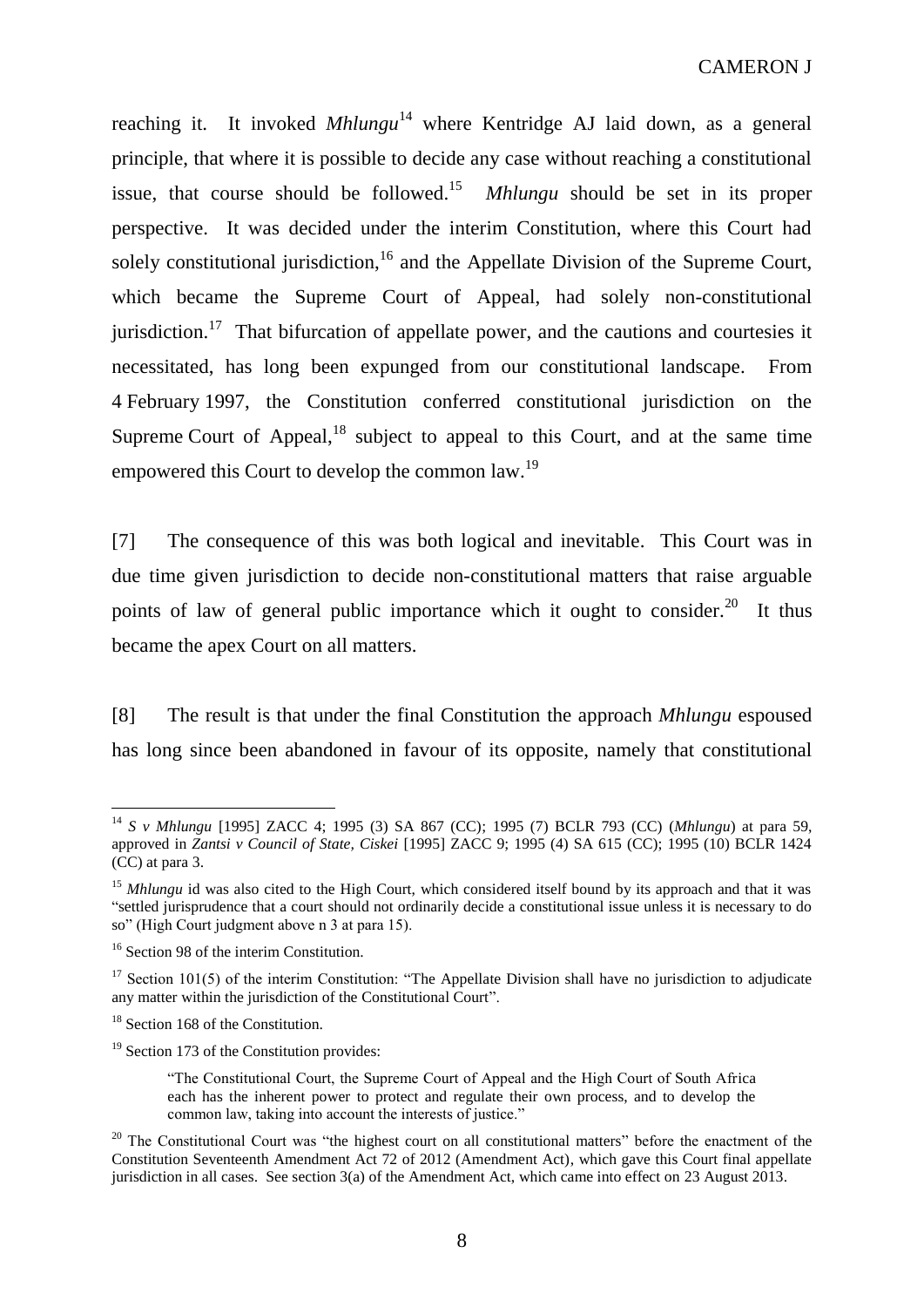approaches to rights determination must generally enjoy primacy.<sup>21</sup> Far from avoiding constitutional issues whenever possible, this Court has emphasised that virtually all issues – including the interpretation and application of legislation and the development and application of the common law – are, ultimately, constitutional. This affects how to approach them from the outset.

[9] The constitutional dispute was large and pressing. The High Court's decision to decide it despite the factual and other considerations the municipalities sought to strew in its path was clearly right. The matter was ripe for decision there, and it is ripe for decision here.

[10] There are further factors that show this. The Supreme Court of Appeal has twice pronounced on the meaning of section  $118(3)$ .<sup>22</sup> In both cases, the constitutional validity of the provision was not in issue, and the Court expressed its view without considering the constitutional context. $^{23}$ 

[11] The municipalities argued that they relied on their by-laws and debt collection policies to justify their refusal to open consumer agreements until historical debt was settled. Despite these disclaimers of Tshwane and Ekurhuleni, it is evident that

 $\overline{a}$ <sup>21</sup> See the minority judgment in *My Vote Counts NPC v Speaker of the National Assembly* [2015] ZACC 31; 2016 (1) SA 132 (CC); 2015 (12) BCLR 1407 (CC) at para 51, with which the majority judgment expressed no disagreement.

<sup>22</sup> *City of Tshwane Metropolitan Municipality v Mathabathe* [2013] ZASCA 60; 2013 (4) SA 319 (SCA) (*Mathabathe*) at para 12, where Ponnan JA, with Majiedt JA, Erasmus AJA, Swain AJA and Zondi AJA concurring, held that Tshwane's contention, in those proceedings, that it lost its rights under section 118(3) upon transfer to a new owner was "plainly wrong"; and the majority judgment in *Tshwane City v Mitchell* [2016] ZASCA 1; 2016 (3) SA 231 (SCA) at para 23, where Baartman AJA, with Mpati P, Bosielo JA and Saldulker JA concurring, reversed a first-instance declaration that a successor in title is not liable under section 118(3) for the historical debt relating to the property, instead holding that the sale in execution and subsequent transfer of the property into the name of the successor in title did not extinguish the hypothec created by section 118(3) in favour of the municipality, with the consequence that nothing prevents the municipality from perfecting its security over the property to ensure payment of the historical debt. Zondi JA, in dissent, held that the real right of security under section 118(3) does not survive transfer to a new owner after a sale in execution (para 29). Brits *Real Security Law* (Juta & Co Ltd, Cape Town 2016) at 404-5 suggests that the Supreme Court of Appeal's statement in *Mathabathe* is "ambiguous" and "not clear at all", in that the Court may have meant to say merely that the municipality's personal claim against the original property owner is not lost upon transfer; but this seems hard to warrant.

<sup>&</sup>lt;sup>23</sup> See du Plessis "Observations on the (un-)constitutionality of section 118(3) of the Local Government: Municipal Systems Act 32 of 2000" (2006) 17 *Stell LR* 505 at 517.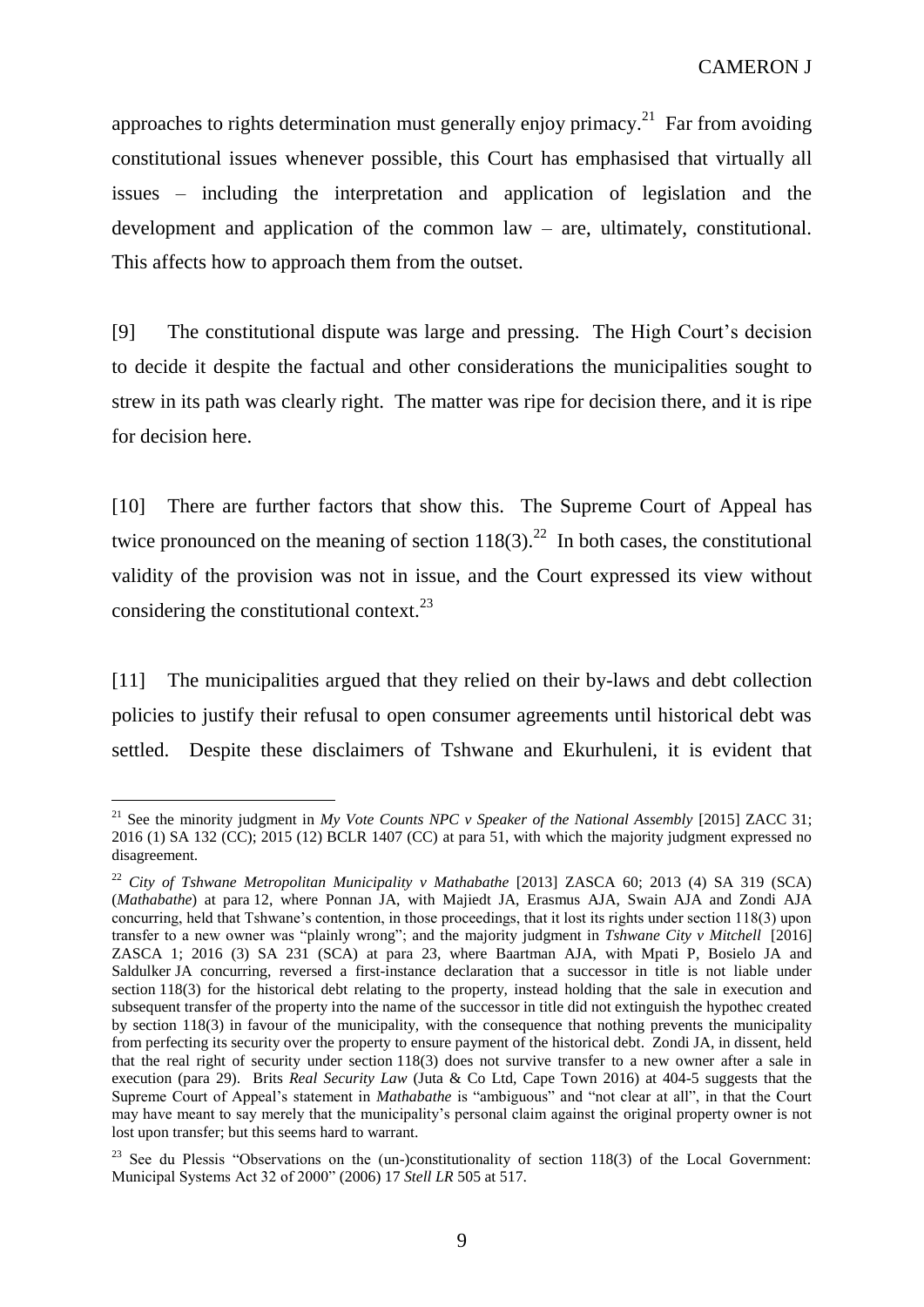municipalities do invoke section 118(3) to refuse new owners municipal services if historical debts are unpaid. Furthermore, the High Court rejected the municipalities' contention that their by-laws and rates collection policies permitted this conduct. The Court's conclusion that, properly interpreted, these by-laws and policies do not, on their own, allow that, is unassailable. Besides, the municipalities' protestation that their by-laws and policies, rather than section 118(3), justify their stance is tumble-down logic, since a municipality's credit control and debt collection policy must in any event comply with the provisions of the  $Act.^{24}$  Disjunction would be artificial.

[12] For all these reasons, the interests of justice require this Court to consider the substance of the challenge to section 118(3), and not to be diverted from it on procedural or other grounds.

[13] Apart from eThekwini, two non-governmental organisations were admitted as amici curiae. TUHF Limited is a social housing organisation.<sup>25</sup> The Banking Association South Africa  $(BASA)^{26}$  is an association incorporated under the Companies Act.<sup>27</sup> It has 32 member banks, including the largest in South Africa. Both TUHF and BASA associated themselves with the applicants in challenging the meaning the municipalities ascribed to section 118(3). They contended for either confirmation of the order of invalidity or an interpretation that assuaged their constitutional objections to it. TUHF advanced arguments about the distinctive nature of the hypothec (or right of security over property) that section 118(3) confers on a local authority. BASA advanced an additional ground of unconstitutionality. This was that section 118(3) permitted arbitrary deprivation of not just the new owner's

<sup>&</sup>lt;sup>24</sup> Section 96 is set out in full above n 11.

<sup>&</sup>lt;sup>25</sup> First amicus curiae.

<sup>26</sup> Second amicus curiae.

 $27$  71 of 2008.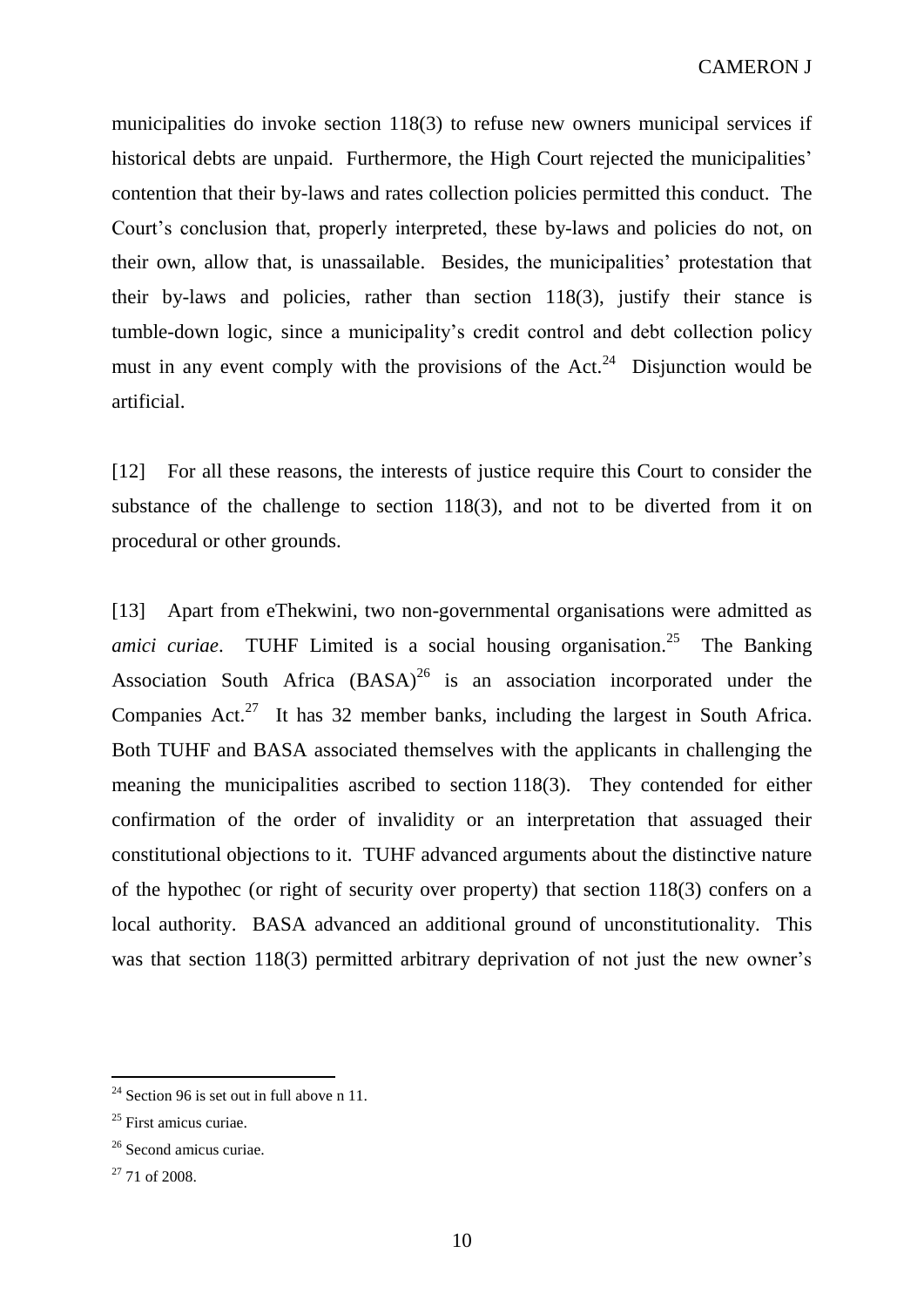property rights, but of real security rights the new owner confers on any mortgagee who extends a fresh loan on the security of the property post-transfer.<sup>28</sup>

[14] On 25 May 2017, after the oral hearing, the Johannesburg Attorneys Association (JAA) successfully applied to the Court for admission as an *amicus curiae*. 29 The JAA sought to respond only to the submission by eThekwini that there is, or ought to be, a legal duty on conveyancers to disclose historical debts to property purchasers or transferees. The JAA focused on a conveyancer's duties and ethical position should this Court hold that the section 118(3) right survives transfer. In view of the conclusion this judgment reaches, it is not necessary to consider these submissions.<sup>30</sup>

#### *What does section 118(3) mean?*

 $\overline{a}$ 

[15] Before deciding whether section 118(3) unjustifiably limits constitutional rights, we must determine what it means. And to find out we have to journey into the origins of the phrase "charge upon the property" in South African statute law, for that history casts light on the provision's meaning.

<sup>&</sup>lt;sup>28</sup> The parties' arguments, including BASA's, were confined solely to the question whether the charge created in section 118(3) survives transfer to a new owner. The constitutional validity of the provision that, pre-transfer, an amount due to the municipality "enjoys preference over any mortgage bond registered against the property" was not debated. *City of Johannesburg v Kaplan N.O.* [2006] ZASCA 39; 2006 (5) SA 10 (SCA) (*Kaplan*) at para 26 explained this as meaning that, if execution on the property is levied, municipal debts are first paid in full: "Only after satisfaction of such debts will the remainder, if any, be available for payment of the debt secured by a mortgage bond over the property." The constitutionality of the preference over mortgagees is discussed by du Plessis above n 23 at 523.

<sup>&</sup>lt;sup>29</sup> The JAA explained that it had learned of submissions affecting its members' interests only after oral argument. On 26 May 2017, the Court directed the JAA to file its application. On 1 June 2017, the JAA did so. In the absence of opposition it was on 5 June 2017 admitted as fourth *amicus curiae* and directed to file written submissions, to which the parties were invited to respond. On 9 June 2017, the JAA filed written submissions.

<sup>&</sup>lt;sup>30</sup> The JAA submitted that the conveyancer may be appointed by the buyer or the seller, but is the agent of the seller in transferring the property. The conveyancer's mandate is limited: the conveyancer does not resolve disputes, nor is the conveyancer the seller's agent in relation to disclosure of representations made by the seller. A conveyancer can apply for rates clearance figures on the seller's behalf, but cannot know whether those figures are correct. Further, some municipalities do not include details of the historical debt on their rates clearance figures since the municipality is not required to render "full and final" figures at the time of clearance. The conveyancer cannot reveal the seller's historical debt to the buyer because of the conveyancer's duty of confidentiality to the seller – but not revealing this may be detrimental to the purchaser, and the conveyancer has a duty to the buyer and seller to act in both of their best interests. This, it said, creates a conflict for the conveyancer.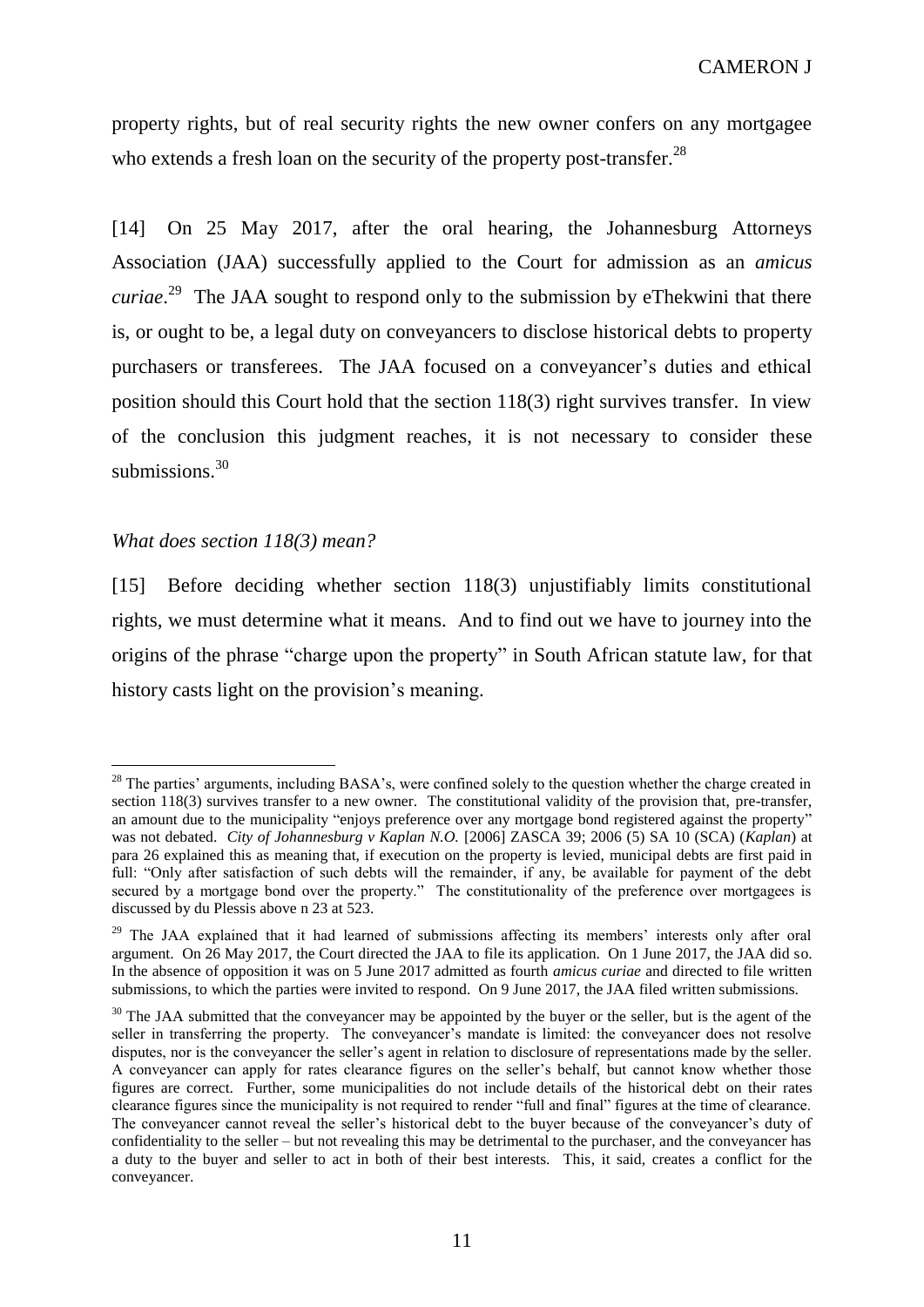[16] The historical antecedents of section 118(3) show that two distinct mechanisms were imported into statute law to assist and protect municipalities in collecting debts due to them. The first was an embargo. This put the intending transferor of property with unpaid municipal debts in a squeeze. If she wanted to transfer, she had to pay up first. This was a municipality-friendly debt-collection device. It secured payment of municipal debts on pain of sterilising saleable property in the defaulting debtor's hands.

[17] Later enactments added a second municipality-friendly mechanism. This was a preferent claim, which conferred a priority in the debt-collecting process. It put municipalities ahead of other rights-holders in the queue when execution was levied on ratepayers' immovable property. Importantly, linked to this preference was the municipality's right to expeditiously execute against the immovable property in settlement of historical debts.

[18] The third mechanism is that for which the municipalities now contend. It is transmissibility. Does the municipality's claim to execute upon the ratepayer's property survive beyond transfer to a new owner? The preceding statutory history shows that this never arose: no attempt was made to confer a right of execution on municipalities that survived transfer to a new owner. It was solely and only the existing owner, barred from passing transfer until municipal debts were squared, and over whose mortgagees the municipality enjoyed preference, who was responsible.

[19] The legislative history illuminates all three features. The need for statutory intervention to assist municipalities to collect debts became evident so far back as 1848. A municipality contended that, "by reason of its nature", "and without any express enactment to that effect", under Roman and Roman Dutch law it enjoyed a preference over other creditors for the taxes it was empowered to levy.<sup>31</sup> The Supreme Court of the Colony of the Cape of Good Hope rejected this argument. It

<sup>31</sup> *Municipality of Green Point v Powell's Trustees* (1848) 2 Menz 380 (*Green Point*).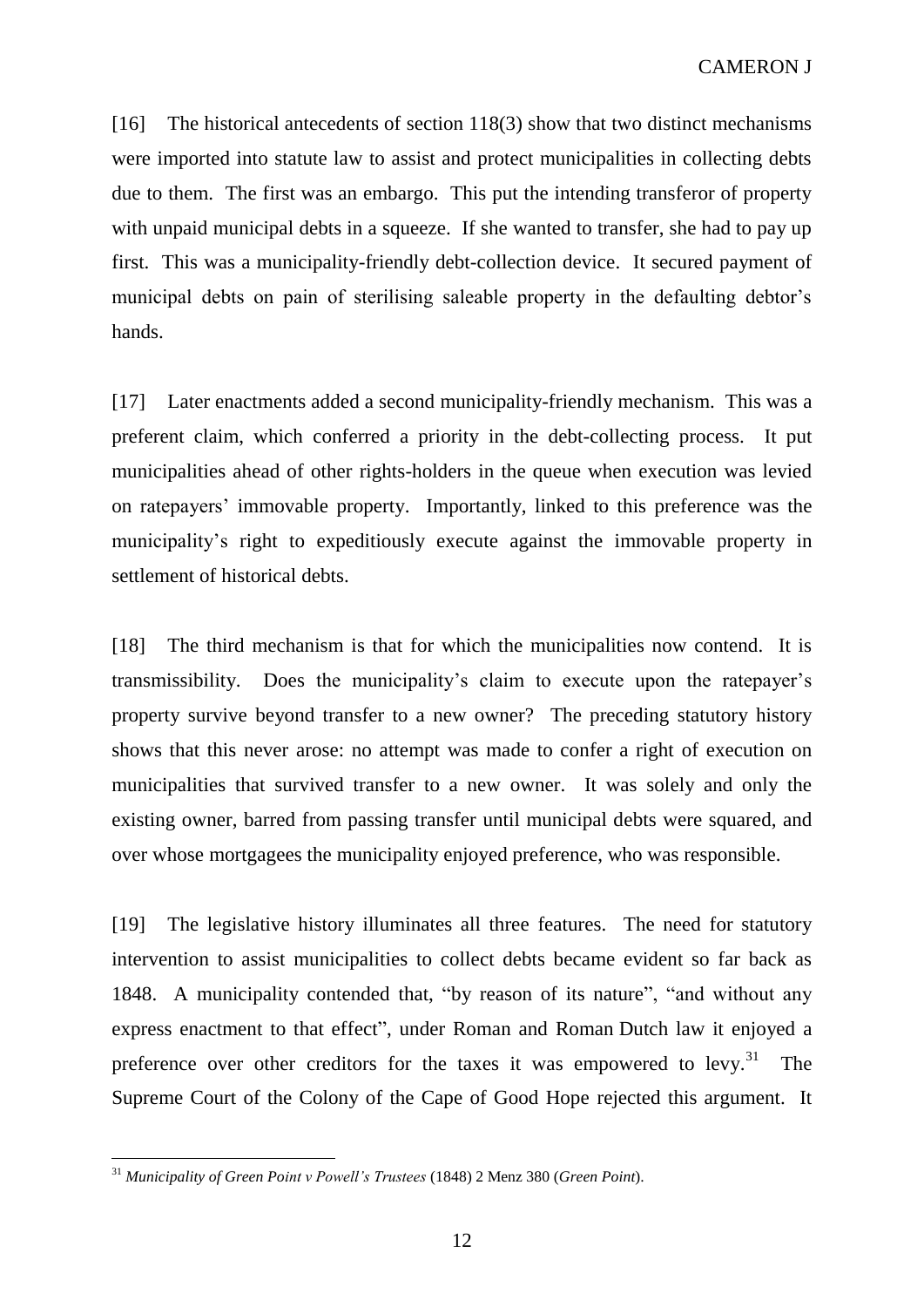held that the municipality, as merely a creature of the statute creating it,  $32$  enjoyed no power or privileges except as were expressly conferred. And a preferent right over other creditors was not among these.<sup>33</sup> This decision was consistently endorsed<sup>34</sup> and followed.<sup>35</sup>

[20] The legislative response to these Cape decisions was to introduce a restraint on transfer until municipalities certified that outstanding municipal debts had been paid.<sup>36</sup> These provisions expressly empowered a municipality to embargo<sup>37</sup> transfer of

<sup>&</sup>lt;sup>32</sup> Ordinance No. 4 of 1839.

<sup>&</sup>lt;sup>33</sup> *Green Point* above n 31, per Wylde CJ and Menzies J; Musgrave J dissenting.

<sup>34</sup> See *Municipality of Mossel Bay v Holloway's Trustee* (1884) 3 SC 50, where the municipality conceded that, under *Green Point* above n 31 the rates were not preferent, but tried to limit the decision's impact, arguing that municipal rates are nevertheless "in the nature of rights *in rem* attaching to the property". The municipality sought to establish, not that its claim survived transfer, but only that it did not have to be proved in the land owner's insolvency, but fell directly due, without being ensnared in the claims process. For this purpose, the municipality urged, the rates, although not preferent, were "a burden running with the land". De Villiers CJ rejected this attempt to limit *Green Point*. He held that: "It is clear that if there is no preference there is no right *in rem*". Consequently municipal rates were not "in the nature of *jura in rem* [real rights] attaching to the property". The municipality, therefore, had to prove its claim along with the rest of the creditors.

 $35$  The Cape Court affirmed that, before special legislative provision to that effect was introduced, municipalities enjoyed no "tacit hypothecation" for rates, and could not prevent transfer of land because rates arrears were unpaid: see the summary of the position before the Divisional Councils Act 40 of 1889 (Cape) was enacted in *Smuts v Cathcart Divisional Council* (1896) 13 SC 359 at 362-3 (per de Villiers CJ). The same decision affirmed that a municipality cannot refuse services to a new owner who tenders payment of rates he himself has incurred. Nor could councils expand the "rates due" by refusing certification, and thus blocking transfer, so as to claim "all other arrear rates" (at 363).

<sup>&</sup>lt;sup>36</sup> Section 275 of the Divisional Councils Act 40 of 1889 (Cape) provided that: "Before passing transfer of any immovable property . . . every Registrar of Deeds shall require the production of a receipt or other voucher showing that the rates last due to the council upon such property have been paid". Section 99 of the Rural Council Act 33 of 1909 contained a similar provision. See *Union Government (Minister of Lands) v Cape Rural Council* 1912 CPD 857 at 859 (*Cape Rural Council*). Maasdorp JP observed at 863, citing *Cape Divisional Council v Marais* 2 Buch AC 350, that it was "quite clear" that until the passing of the 1889 statute, divisional councils "had no tacit hypothecation in any shape or form in respect of any portion of their rates". The 1889 statute, however, imposed a duty upon the Registrar "which operated as a security for the payment of rates, and created a kind of statutory tacit hypothec" in favour of the divisional council. But, he added (at 863-4), the "security of tacit hypothec" lasts "so long, and only so long" as the Registrar's duty continues – making plain that there was no question that the municipality's claim did not survive transfer to the new owner. See, too, page 865, where Maasdorp JP makes clear that calling the municipality's right a "tacit hypothec" was just "an illustration" – and that a right constituting "something more than a mere prohibition to pass transfer, something more than a mere duty imposed on the Registrar" was "certainly not vested" in the local authority, since the right did not remain intact once the Registrar had allowed transfer to pass. Maasdorp JP goes on to reject an argument akin to that urged in this case regarding transmissibility, pointing out that if the contention were correct "the hypothec which under the earlier Act would, under ordinary circumstances, have lasted only for twelve months, would now in respect of the rates due inside the municipalities endure for the period of prescription" – that could not have been the legislature's contemplation.

<sup>37</sup> The term, which is picked up in later cases, including *BOE Bank v City of Tshwane Metropolitan Municipality*  [2005] ZASCA 21; 2005 (4) SA 336 (SCA) at para 7, appears to have originated in the first-instance judgment of Curlewis J in *Cohen's Trustees v Johannesburg Municipality* 1909 TH 134 (overruled in *Johannesburg Municipality v Cohen's Trustees* 1909 TS 811 (*Cohen's Trustees*)). Curlewis J said that the effect of section 26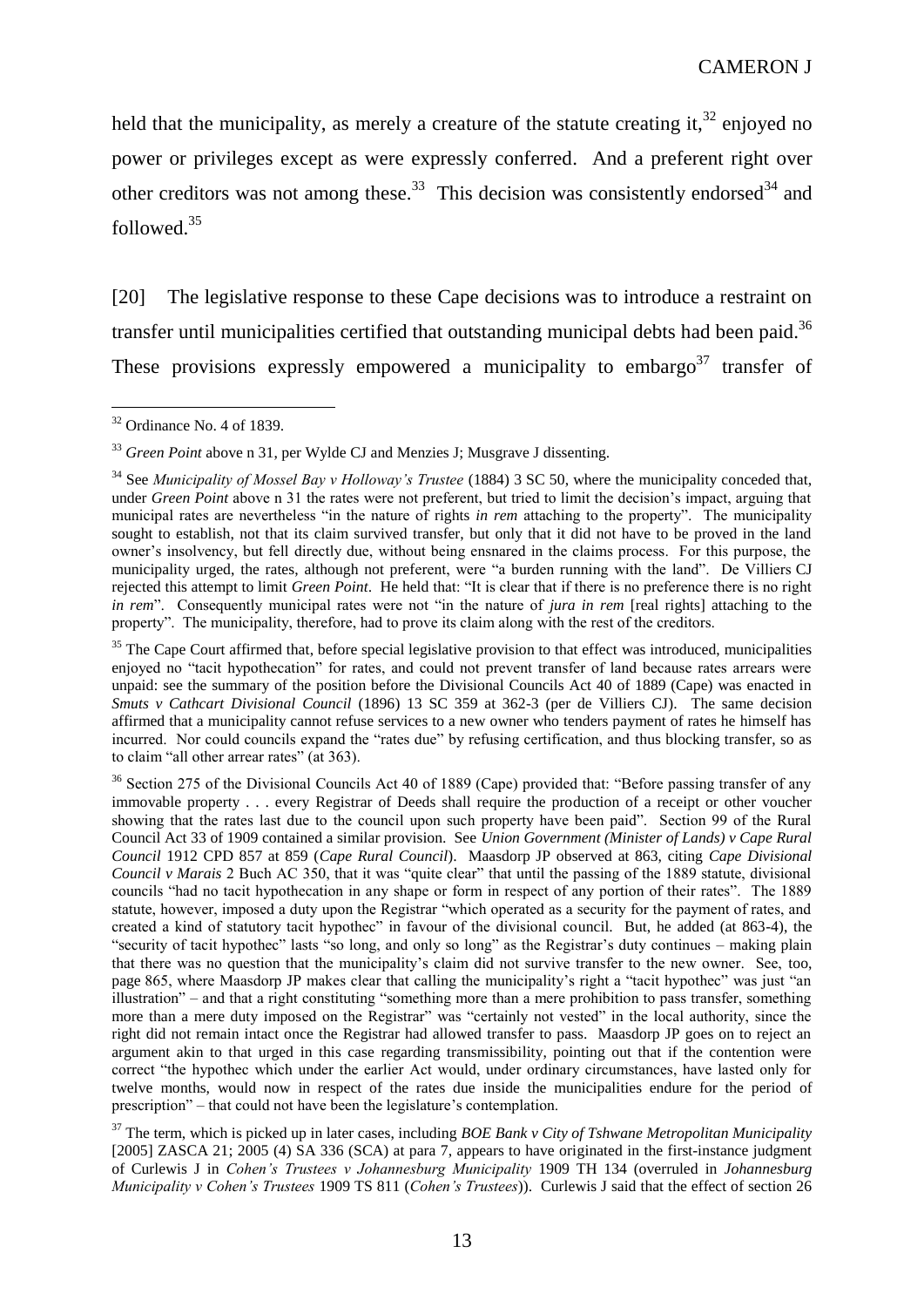property within its jurisdiction until it furnished a certificate that arrear rates had been paid.<sup>38</sup> This is the apparent origin of section 118(1) of the present Act, which prohibits transfer of property without a certificate issued by the municipality certifying that all municipal debts due in connection with that property during the preceding two years of application for the certificate "have been fully paid".<sup>39</sup>

[21] The municipalities' embargo power was thought, on distinguished authority, to afford them preference over other creditors. $40$  But in 1926, the full court of the Transvaal Provincial Division decisively refuted this.<sup>41</sup> It held that the municipalities'

Unlike later ordinances, the 1903 Ordinance contains no separate provision limiting the retrospective period for which arrears had to be certified as paid.

Section 47 of Ordinance 9 of 1912 afforded municipalities a "privilege of preventing transfer" (*Rabie N.O.*  above n 37 at 291 per Greenberg J) regarding unpaid rates arrears "for a period of two years immediately preceding the date of application for transfer". The terms of section 47(b) of Ordinance 9 of 1912 are set out below n 41. By contrast with the 1903 Ordinance, the 1912 Ordinance was the first to limit the municipal debts in respect of which a veto could be exercised to only the amounts that accrued during the two years immediately preceding the date of application for a transfer (du Plessis above n 23 at 511).

 $39$  Section 118 is set out in full above n 2.

of Ordinance 43 of 1903 "is to give the council an embargo or hold on property in respect of which rates have been imposed – something not wholly in the nature of either a lien or a hypothec but *sui generis*, whereby the council practically obtains a preference over other creditors", words Greenberg J later echoed in *Rabie N.O. v Rand Townships Registrar* 1926 TPD 286 at 292. In *Cape Rural Council* above n 36 at 867, McGregor AJ refers to the certificate as a "statutory voucher".

<sup>38</sup> *Cohen's Trustees* above n 37 per Innes CJ; Solomon J and Bristowe J concurring. Ordinance 43 of 1903 appears to be the first local government legislation outside the Cape that imposed an embargo on transfer until arrears were squared. Because the case was about whether "rates imposed" included interest, the retrospective period for which the certificate had to be issued does not appear. Section 26 provided:

<sup>&</sup>quot;No transfer or cession of any rateable property shall be passed before any Registrar of Deeds or Registrar of Mining Rights or other Government official until the receipt or certificate signed by the Town Clerk or other person authorised by the Council shall be produced to such official for payment of the rates imposed on such property."

<sup>&</sup>lt;sup>40</sup> In *Cohen's Trustees* above n 37, Innes CJ (who at 817 calls it a "clearance certificate") states at 817 that the result of the provision was "to create, in effect, a very real and extensive preference over the proceeds of rateable property realised in insolvency". Solomon J said at 821 that the effect of the embargo provision was that "the council obtains a species of lien upon all rateable property and *in case of the insolvency of the owner secures a preference over other creditors*". (Emphasis added.).

<sup>&</sup>lt;sup>41</sup> *Rabie N.O.* above n 37 dealt with section 47(b) Ordinance 9 of 1912. This provided: "No transfer of any premises within a municipality shall be passed or registered . . . until a written statement . . . signed and certified by the town clerk or other officer authorised . . . shall be produced . . . nor unless such statement shows (b) that all charges, if any, for a period of two years immediately preceding the date of application for transfer due in respect of such premises on account of rates . . . have been paid to the council".

Greenberg J, in giving the judgment of the Court (Curlewis JP and Gey van Pittius J concurring), says at 289 this was "similar to" the provision in *Cohen's Trustees*. At 290 he distinguishes *Cohen's Trustees* as dealing with interest and illustrating "only" the practical result of the provision; the decision did not show "that the section creates a lien in the strict legal sense". It was argued that the right enabled the municipality to prevent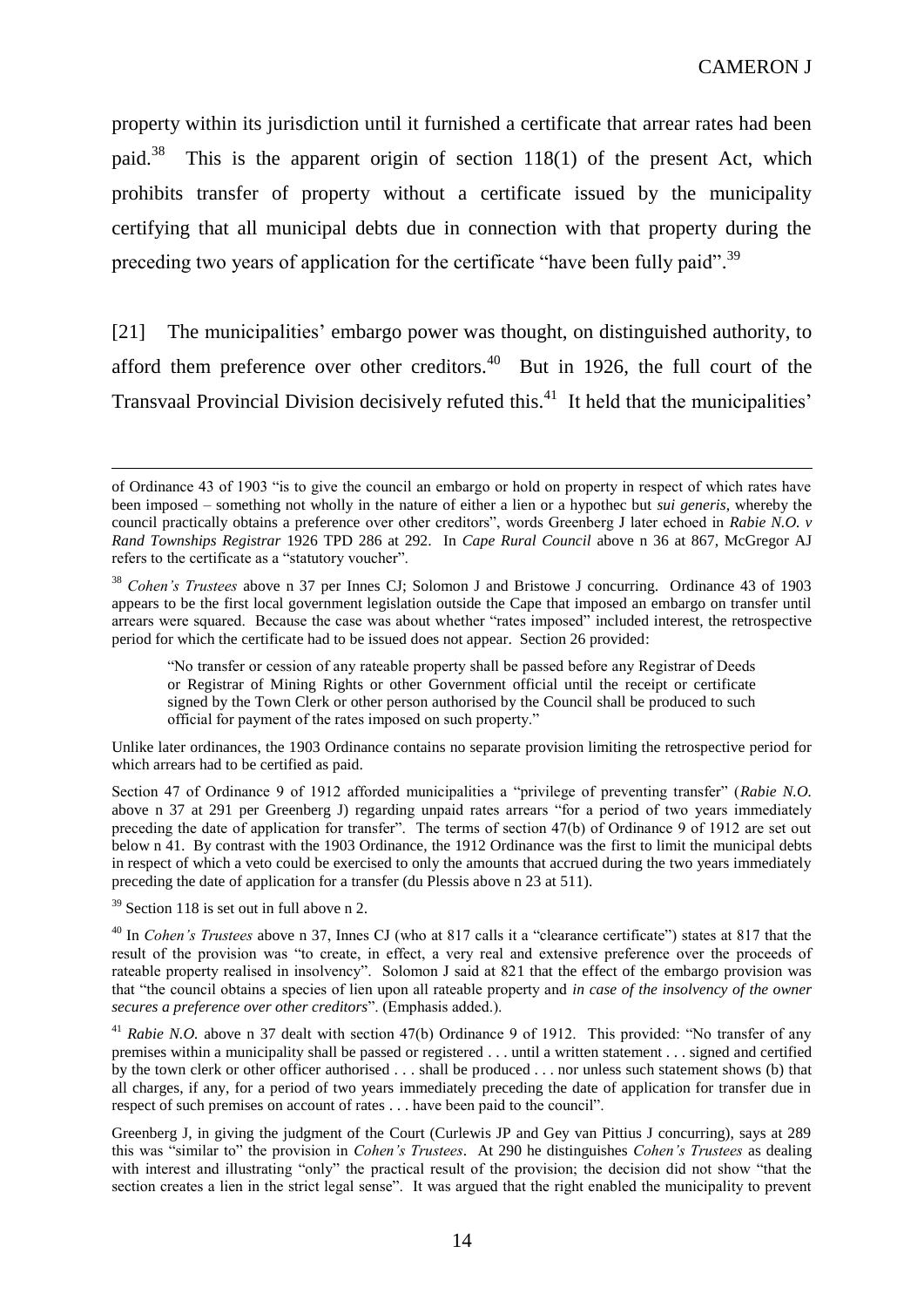power to prevent transfer until arrear rates had been paid did not constitute a claim ranking in priority to a mortgage bond registered over the premises. The Court held one could go no further than saying that the result of the provision was "in effect to create a preference" of sorts, "something not wholly in the nature of a lien or a hypothec but *sui generis*<sup>", 42</sup> This conclusion flowed in part from the "extraordinary results"<sup>43</sup> the Court considered would follow from granting municipalities priority over all other creditors.<sup>44</sup>

[22] The phrase "charge upon the property" in the present Act has its statutory roots in section  $50^{45}$  of the 1939 Transvaal Local Government Ordinance.<sup>46</sup> This imposed "a charge upon the premises" in respect of rates and taxes owed $47$  – though the effect of the provision was limited to the rates due for two  $(later three)^{48}$  years preceding the

<sup>44</sup> The cases are discussed in Brits above n 22 at 397-8.

<sup>45</sup> Id at 399.

the owner from "exercising one of the privileges of dominium" viz the right to transfer" (and thus that it had to be preferent; and like a *jus retentionis*) (at 290).

 $42$  Id per Greenberg J at 292. The difficulty in conceptualising and tagging the right the statute conferred on a municipality was further explored in *Bloemfontein Town Council v Estate Holtzman* 1936 OPD 134 (*Holtzman*), where Fischer J expressed at 141 "an obvious difficulty in affixing a label to or defining them", noting that they "have been described as being in the nature of a lien and as securing a preference on insolvency" (he calls it at 140 "the restraint on transfer section"). *Holtzman* held at 142 that the provision in issue there did create a preference in favour of the municipality.

<sup>&</sup>lt;sup>43</sup>Rabie N.O. above n 37 at 290-1 ("No matter how small the claim for rates or how valuable the property, as long as the rates were unpaid there could be no execution" by another creditor). Other provincial statutes expressly conferred a preferent right on municipalities. An instance is article 6 of Chapter 87 of the Law Book of the Orange Free State, which provided that "*verschuldigde erfpacht en dorpsbelastingen zyn preferent voor alle andere vorderingen of verbanden op de gronden of erven en daaropstaande gebouwen*" (as quoted by Fischer J in *Holtzman* above n 42 at 139). Counsel's argument in *Holtzman* asserted that the "Transvaal has no legislation" like article 6 of Chapter 87.

<sup>46</sup> Ordinance 17 of 1939, which came into effect on 1 December 1939: see *Pretoria Stadsraad v Geregsbode, Landdrosdistrik van Pretoria* 1959 (1) SA 609 (T) at 613C-D (*Pretoria Stadsraad*). The *Pretoria Stadsraad* decision, as well as *Stadsraad van Pretoria v Letabakop Farming Operations (Pty) Ltd* 1981 (4) SA 911 (T), gave effect to the preference the 1939 Ordinance enacted. Ackermann J in the latter case (O'Donovan J concurring) at 918C noted the "far-reaching effects" (*verreikende gevolge*) of the enactment of the Ordinance on the rights of registered mortgagees, whose claims had to bow before the municipality's, because it had the power to embargo transfer.

 $47$  Section 50(2)(a) of the Ordinance.

<sup>&</sup>lt;sup>48</sup> The Ordinance was amended by section 47 of Ordinance 11 of 1977. This extended the period from two to three years. It also changed the text of the charge provision from "charge upon the premises" to "charge upon the land". The new section 50(3) read:

<sup>&</sup>quot;Any amount due in terms of paragraph (a), (b), (c) or (d) of subsection (1) shall be a charge upon the land or right in land in respect of which such amount is owing and shall, subject to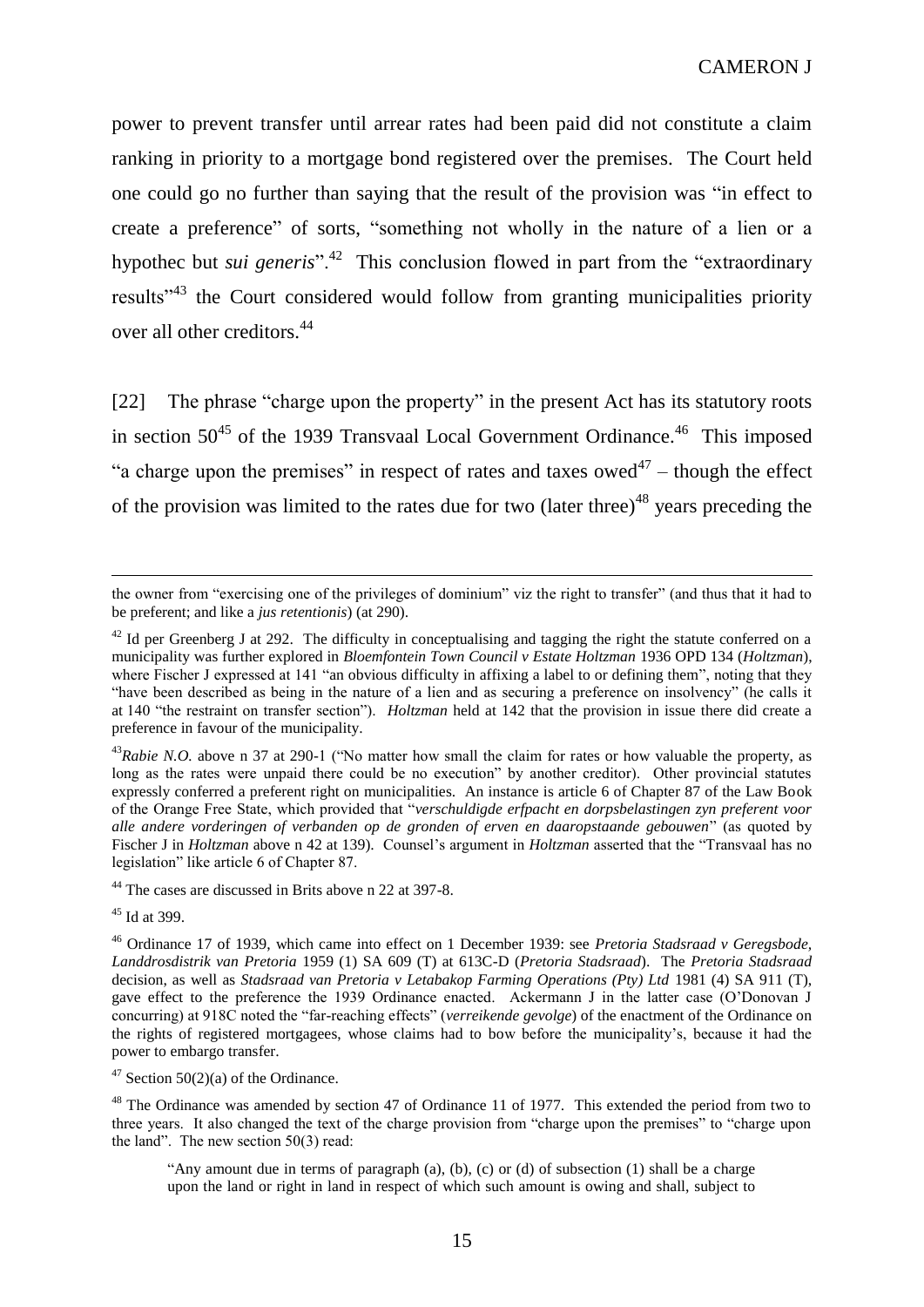date of application for transfer.<sup>49</sup> But the Ordinance, in particular section 50, contained a second important feature that neutralised the 1926 full court decision. It provided that a municipality's claim for the amounts owing would be "preferent to any mortgage bond passed over such property".<sup>50</sup> From 1939, municipalities thus had a double-weaponed arsenal: embargo plus preferent charge.

[23] Section 50(3) of the 1939 Ordinance differed signally from section  $118(3)$ .<sup>51</sup> Its operation was expressly limited to "any amount due" under the embargo provision in section 50(1). The embargo and the preferent charge were conjoined. This had two consequences. First, the provision was limited to the rates due for a specified period (two and later three years)<sup>52</sup> preceding the date of application for transfer. The retrospective period of the municipalities' claim was not indefinite. Second, because the embargo operated only until the arrears were paid, there was no question that the "charge" survived transfer.<sup>53</sup> Only the original owner was on the line.

[24] These features of the pre-constitutional provisions – the time limitation and the embargo link – meant that, once the outstanding charges had been paid to secure transfer to the new owner, the charge lost its force. It no longer operated. The effect

the provisions of section 142(6), be preferent to any mortgage bond registered against such land or right in land subsequent to the coming into operation of this Ordinance."

<sup>49</sup> Du Plessis above n 23 at 570 calls section 50(1) of the 1939 Ordinance "the normative *fons et origo*" of the veto.

<sup>&</sup>lt;sup>50</sup> The imposition of the preference was not retrospective: the provision operated only "subsequent to the coming into operation of this Ordinance".

<sup>&</sup>lt;sup>51</sup> Brits "Why the security provision in section 118(3) of the Local Government: Municipal Systems Act 32 of 2000 is not enforceable against successors in title" (2017) 28 *Stell LR* 47 at 50 points to the differences between section 118(3) and its predecessors.

 $52$  When enacted, section 50(1)(b) of Ordinance 17 of 1939 required that the certificate cover "all charges, if any, for a period of two years immediately preceding the date of application for transfer". Section 47 of Ordinance 11 of 1977 later amended the period to read "three years". See above n 48.

<sup>&</sup>lt;sup>53</sup> Section 168 of the Natal Local Authorities Ordinance 25 of 1974 was similarly circumscribed in its effect. It provided that rates "shall be a charge upon the property the subject thereof *and shall be payable by the owner* of such property". (Emphasis added.). Section 175 of the same Ordinance conferred a power of embargo on local authorities. The Natal Ordinance was repealed by section 95 of Act 6 of 2004, which repealed Part 6 (sections 148-75) of Chapter X of the Ordinance.

Section 119 of the Orange Free State Local Government Ordinance 8 of 1962 provided only an embargo or veto power, but no hypothec. See, too, sections 88 and 96 of the Cape Municipal Ordinance. (Du Plessis above n 23 at 511.)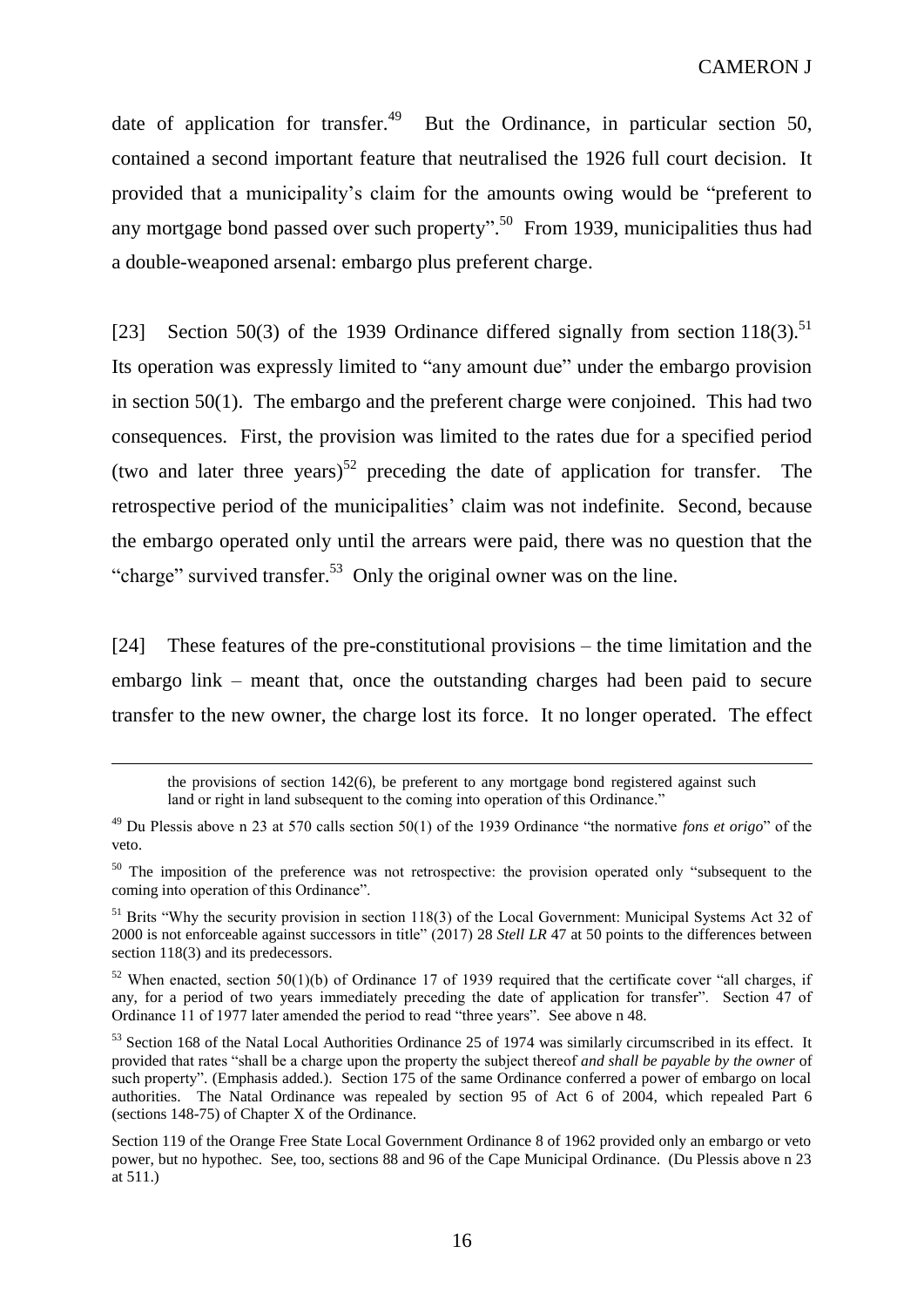was to vest responsibility for municipal property-related debts in the owner at the time they were incurred, and no one else.

[25] Section 118(3) took effect on 1 March 2001.<sup>54</sup> Against the background of its predecessors,<sup>55</sup> its enactment appeared to signal a radical departure. This is because the provision, though in the same section of the statute, evinces no express link with the embargo in the earlier subsection.<sup>56</sup> This has the consequence, first, as the Supreme Court of Appeal held,<sup>57</sup> that the charge in subsection  $(3)$  operates independently of the embargo in subsection (1). This means the charge upon the property has no express retrospective time limit on the debts it covers. The two-year time limit is absent.<sup>58</sup> The charge takes effect in respect of all debts owed to the municipality that have not prescribed.<sup>59</sup> This may embrace the total of accumulated municipal debts, including municipal taxes going back 30 years, and other charges for three years.

[26] Second, and pertinent here, delinking the two provisions created the basis for the suggestion, <sup>60</sup> which the municipalities and the Minister have embraced, that the charge survives transfer and, thus, can be enforced against the new owner. This approach must be assessed in the light of the fact that there is no evidence at all that before 1 March 2001 any enactment ever sought to impose on a new owner responsibility for a previous owner's debts. The sole effect of the preceding

 $54$  The history of the provision is set out in du Plessis above n 23 at 509-12.

<sup>55</sup> The statutory predecessors of section 118 are set out in *Kaplan* above n 28 at paras 14-22.

<sup>&</sup>lt;sup>56</sup> The Supreme Court of Appeal rebuffed attempts to create a link between subsections (1) and (2) by importing a two-year limit into section 118(3) in both *BOE Bank* above n 37 and *Kaplan* above n 28.

<sup>57</sup> *BOE Bank* above n 37 at para 7.

<sup>&</sup>lt;sup>58</sup> Instancing the omission of the two-year time limit in section 118(3), du Plessis above n 23 at 528 considers section 118, though "substantially similar to most of its predecessors in apartheid era provincial ordinances", to be "actually . . . more of an encroachment on property rights than most of its predecessors".

<sup>&</sup>lt;sup>59</sup> This is thirty years for "any debt in respect of any taxation imposed or levied by or under any law" (section 11(a)(iii) of the Prescription Act 68 of 1969), which appears to include municipal rates and, possibly, sewer and refuse charges (see *Alberts v Roodepoort Maraisburg Municipality* 1921 TPD 133; *City of Johannesburg v Renzon and Sons (Pty)* Ltd 2010 (1) SA 216 (W)) and three years in respect of electricity and water charges (section 11(d) of that Act).

<sup>&</sup>lt;sup>60</sup> Discussed but rejected by Brits, "The statutory security right in section 118(3) of the Local Government: Municipal Systems Act 32 of 2000 – does it survive transfer of the land?" (2014) 25 *Stell LR* 536 at 542-3.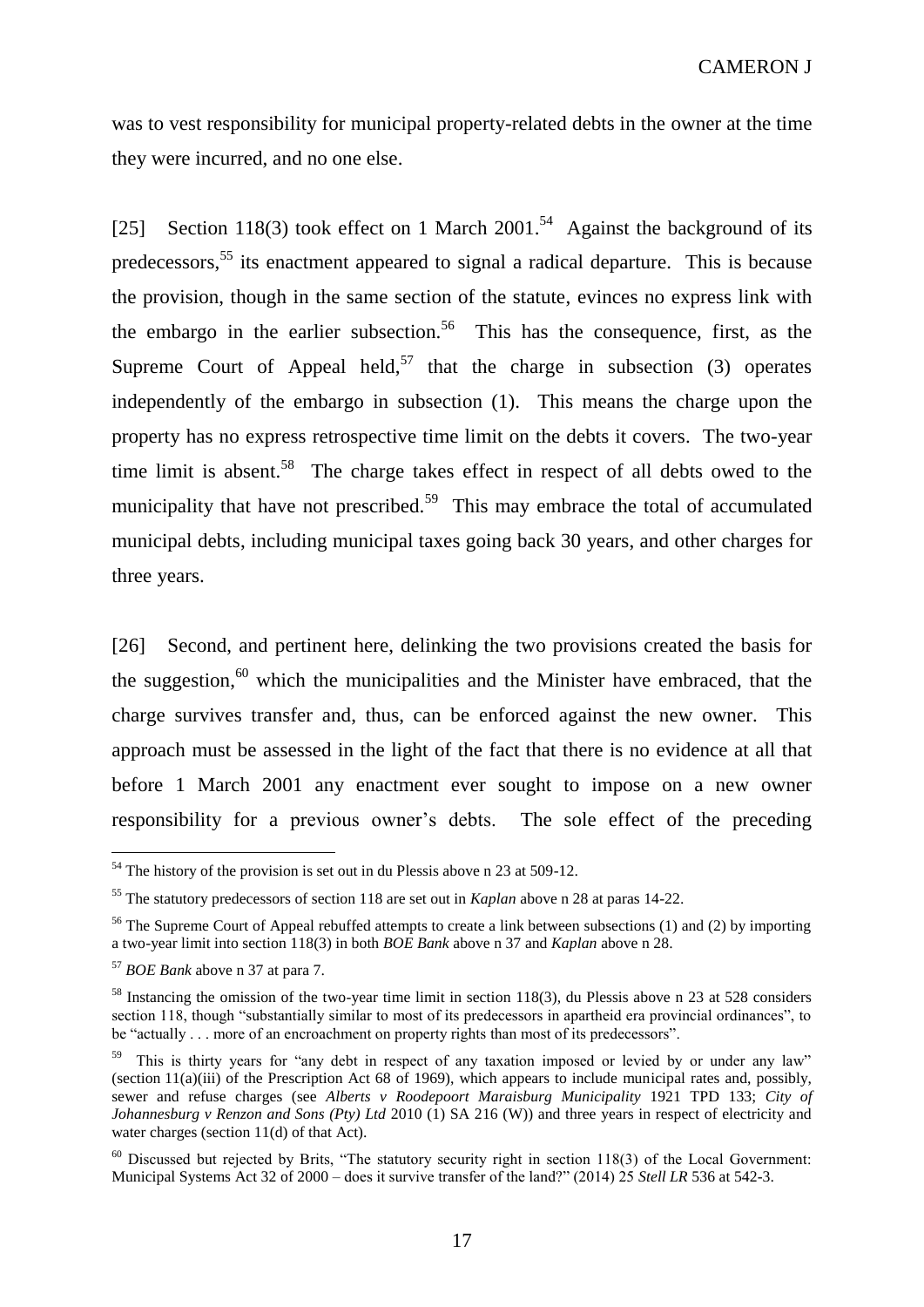enactments was to embargo transfer until a municipal debt-payment certificate was provided, and, later, to give municipalities preference, coupled with a charge, over other creditors before transfer. This means that, if the subsection has the meaning the municipalities and the Minister give it, it would have constituted a radical innovation on the South African legal landscape.

[27] The question is, thus, whether the separation of subsection (3) from subsection (1) in section 118 means that the charge "upon the property" survives transfer so as to burden succeeding owners with the previous owner's historical debts.

### *Common law setting*

 $\overline{a}$ 

[28] Given the statutory history, the words "charge upon the property" must be seen in the light of the meaning they previously bore within the common law setting of limited real rights of security in property for indebtedness. This does not mean that we must impose upon a post-constitutional statute a pre-constitutional meaning. Nor does it mean that we must resurrect archaic concepts that may be inappropriate to our conception of property rights under the Constitution.<sup>61</sup> It simply recognises that the phrase did not spring from nowhere. It was lodged in the present Act imbued with a statutory setting against the background of a common law meaning.<sup>62</sup> This may provide helpful clues to illuminate its import.

[29] The case law indicates that, without an express enactment conferring preference above other holders of real rights in the property, the embargo over property transfers until arrear rates are paid gives the municipality no preference above registered rights holders in the property. The cases also show that, enacted on

18

 $<sup>61</sup>$  It has been said, rightly, that the decisions of this Court indicate that the Constitution "requires a fundamental</sup> shift from abstract, rights-based, to contextual, non-hierarchical thinking about property rights": Van der Walt *Constitutional Property Law*, 3 ed (Juta & Co Ltd, Cape Town 2011) at 521. See, most recently, *Daniels v Scribante* [2017] ZACC 13, 2017 (4) SA 341 (CC); 2017 (8) BCLR 949 (CC).

<sup>&</sup>lt;sup>62</sup> When a statute employs concepts and phrases familiar to the common law or previous statutes, the presumption that legislation is enacted against the background of the common law setting in which it takes effect (expressed as "the legislator is presumed to know the common law") operates. Du Plessis and de Ville, *Constitutional and Statutory Interpretation* (Interdoc Consultants, Johannesburg 2000) is a useful practical aid to meaning.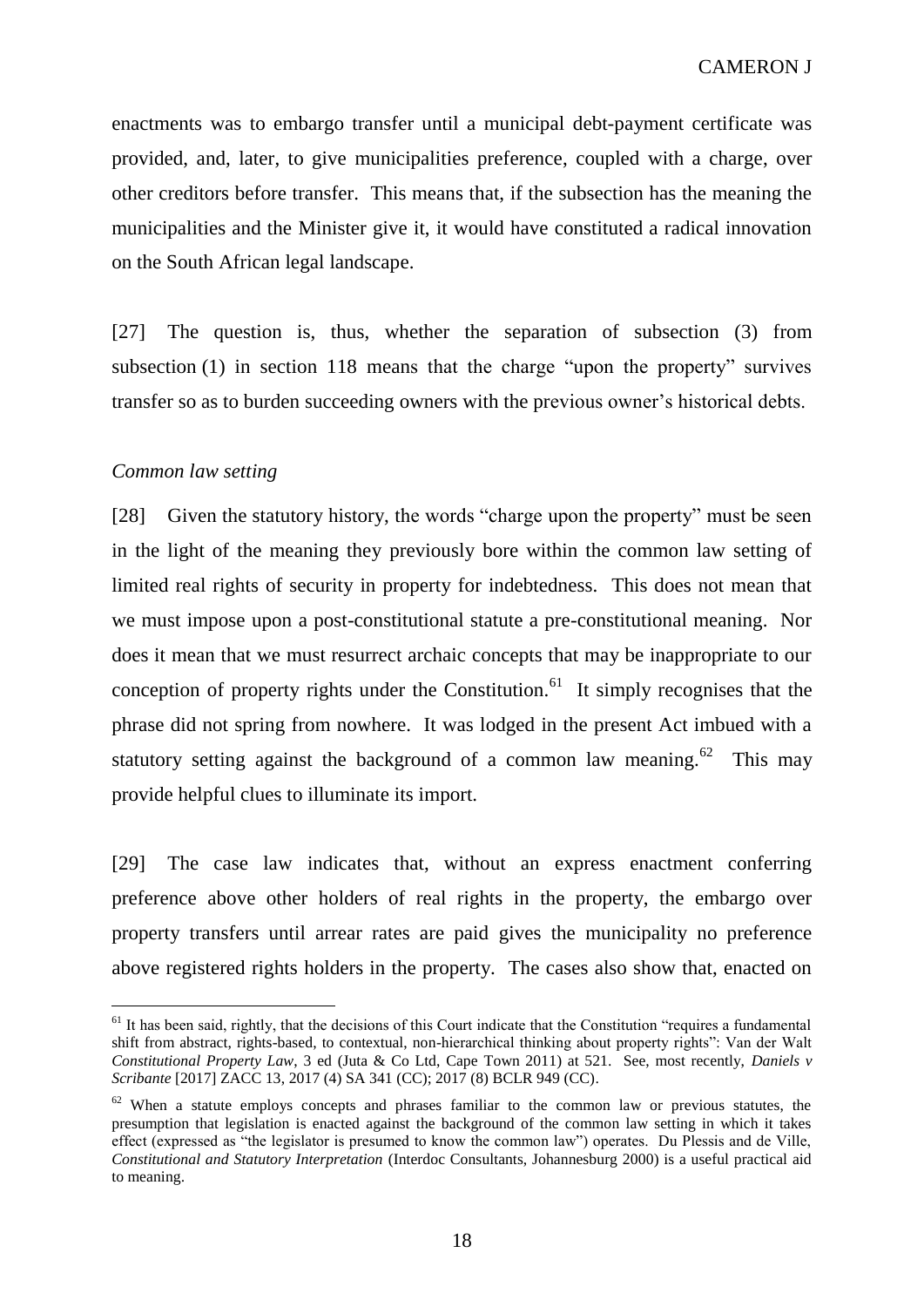its own, a legislatively created "charge upon the property" means no more than that a debt may be recovered by execution upon the property. There is thus no magic in the word "charge",<sup>63</sup> and no abstruse technical meaning associated with it.<sup>64</sup> The Supreme Court of Appeal has explained, illuminatingly, that the word "charge" in section 118(3) means no more than that any amount due for municipal debts that have not prescribed is secured by the property and that, after an order of court has been obtained, the property may be sold in execution and the proceeds applied to pay those  $debts.<sup>65</sup>$ 

[30] This points to the conclusion that a mere enactment, without more, that a claim for a specified debt is a "charge" upon immovable property does not make the charge transmissible. So it does not endure beyond transfer. And the creditor's claim is not enforceable against successors in title. This does not mean the charge is ineffective or illusory. There is reason enough for its enactment even without transmissibility. It is this: the "charge" helps municipalities elude the constrictions of the Rules of Court that would otherwise need to be complied with in order to render the property executable. In other words, the charge allows municipalities to by-pass at least some debt collection enforcement procedures. It renders the property immediately and expeditiously executable, subject to an order of court. In this way, it gives the preference teeth.

[31] And this conclusion is strengthened by the way in which real rights (rights that take effect directly against property, rather than against the assets of an individual

<sup>&</sup>lt;sup>63</sup> Nor is there any magic in calling the charge a "hypothec". Both words convey a right of security realisable against property, as opposed to a personal claim only against the debtor. Sohm in *Sohm's Institutes of Roman Law* 3 ed (OUP, Cape Town, 1907) at 354 claims that the hypothec or real right of security "was borrowed, both in name and in substance, from Greek law", but Thomas in *Textbook of Roman Law* (North-Holland Publishing Company, Amsterdam/New York/Oxford, 1976) at 332 bluntly asserts the opposite: the institution, "despite its Greek name, was of Roman origin".

<sup>64</sup> See *Irwin v Davies* 1937 CPD 442 at 447. There, Davis J held that a "first charge" meant that assets were so bound that the debt owed "is to come out of them in priority to any other debts", and quoted *Sweet's Law Dictionary* to the effect that a charge on property signifies that the property is security for the payment of a debt or the performance of an obligation.

<sup>65</sup> *Kaplan* above n 28 at para 26.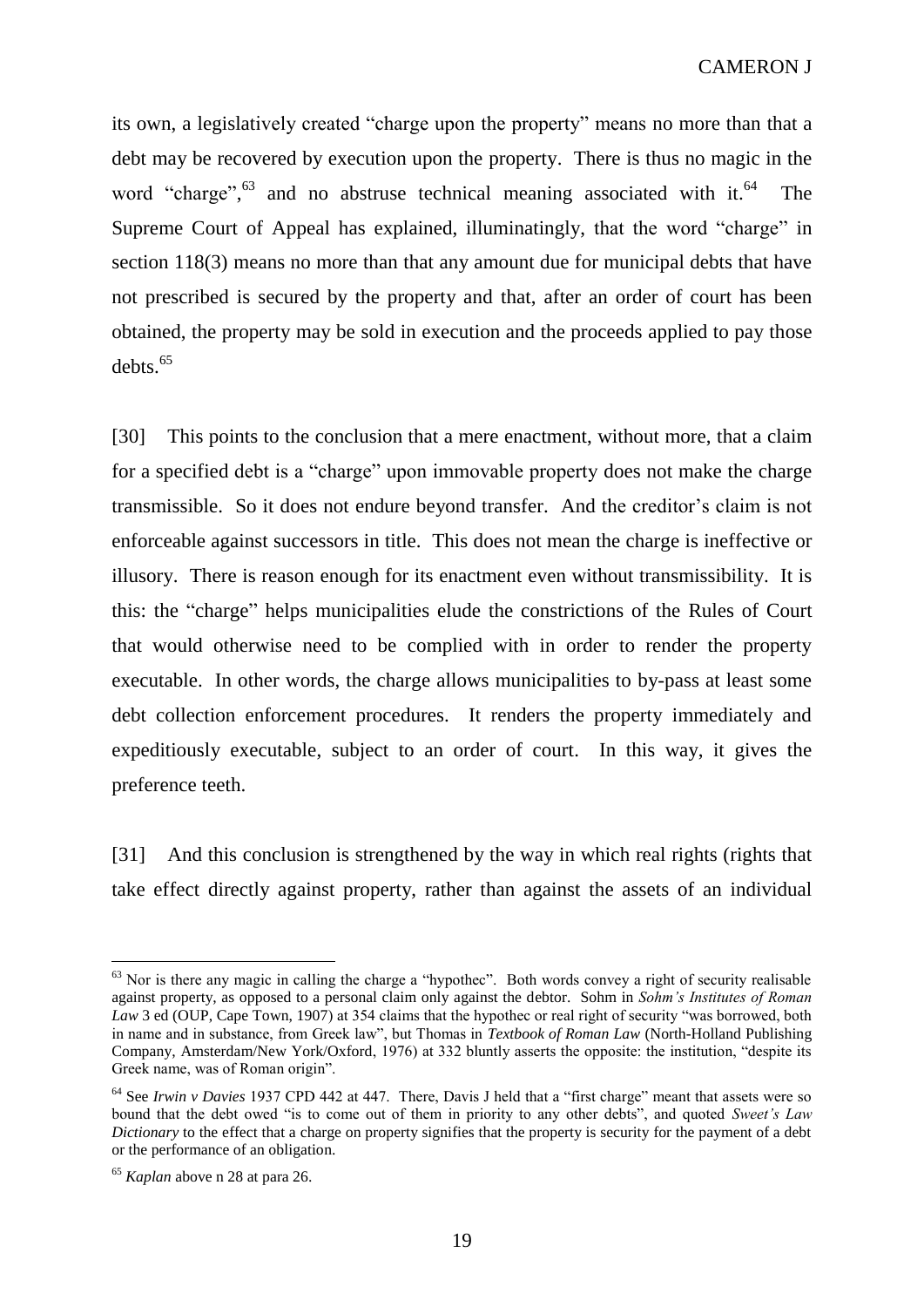debtor)<sup>66</sup> have historically been conferred on creditors in our law. Roman law afforded many real rights in property, and many of these granted creditors security for repayment of debts. From the earliest roots of our law, both publicity and formality were seen as pivotal to creating a transmissible right of security against property.

[32] It seems to have been necessary that the right the creditor acquired be afforded some form of public expression.<sup>67</sup> From about 500 CE, criticism was levelled against real rights of security for repayment because many were conferred without fulfilling a requirement that they be created with some measure of publicity, so that other creditors could know of their existence. $68$ 

[33] In Roman Dutch law, according to Johannes Voet (1647-1713), its most prodigious and authoritative exponent, a real right of security over immovable property can survive transfer to a new owner and, thus, bind successors in title only if it has been "formally established"<sup>69</sup> or properly constituted.<sup>70</sup> This entailed a written document, concluded with proper formalities before a judge of the place in which the immovable property was situated (*coram lege loci*), with payment of an appropriate percentage of the debt. $^{71}$ 

<sup>66</sup> Joubert et al (eds) *LAWSA* vol 7 at 198.

 $67$  According to Thomas above n 63 at 333:

<sup>&</sup>quot;Each successive creditor had to be informed of the number and value of the charge incurred before his own or the debtor would be guilty of the criminal offence of *stellionatus*, swindling. If encumbrances exceeded the value of the thing, when it became necessary to realise, then, apart from privileged hypothecs and, in later law, those registered with the authorities or effected before three witnesses, the rule was the earlier in time prevailed: *qui prior est in tempore potior est iure*."

<sup>68</sup> See Van der Merwe *Sakereg* (Butterworths, 1989) at 609.

<sup>69</sup> Voet *Commentary on the Pandects* Book 20, Title 1, Section 13 (Gane's translation, Butterworth & Co. (Africa) Ltd, Durban 1956) page 488.

<sup>70</sup> The Latin is "*effectus hypothecae specialis in immobilibus solemniter secundum modum superius descriptum constitutae in eo consistit, quod res ipsas afficiat, deinceps transituras cum suo onere in quemvis possessorem*" (the effect of a special hypothec constituted over immovables with the proper and necessary formalities [*solemniter*] in accordance with the process described above lies in this, that it will impress upon the very things themselves, so that thereafter they will pass to any possessor with their very own burden).

 $71$  See Voet 20.1.9-12. The requirement of formality was cemented a century and a half before Voet wrote, in a *Placaet* the Emperor Charles V issued on 15 May 1529. This required that every sale or hypothecation (grant of right of security) of land, houses or other immovable property had to take place before a judge. See Jones *Conveyancing in South Africa*, 4 ed (Juta & Company Limited, Cape Town 1991) at 3.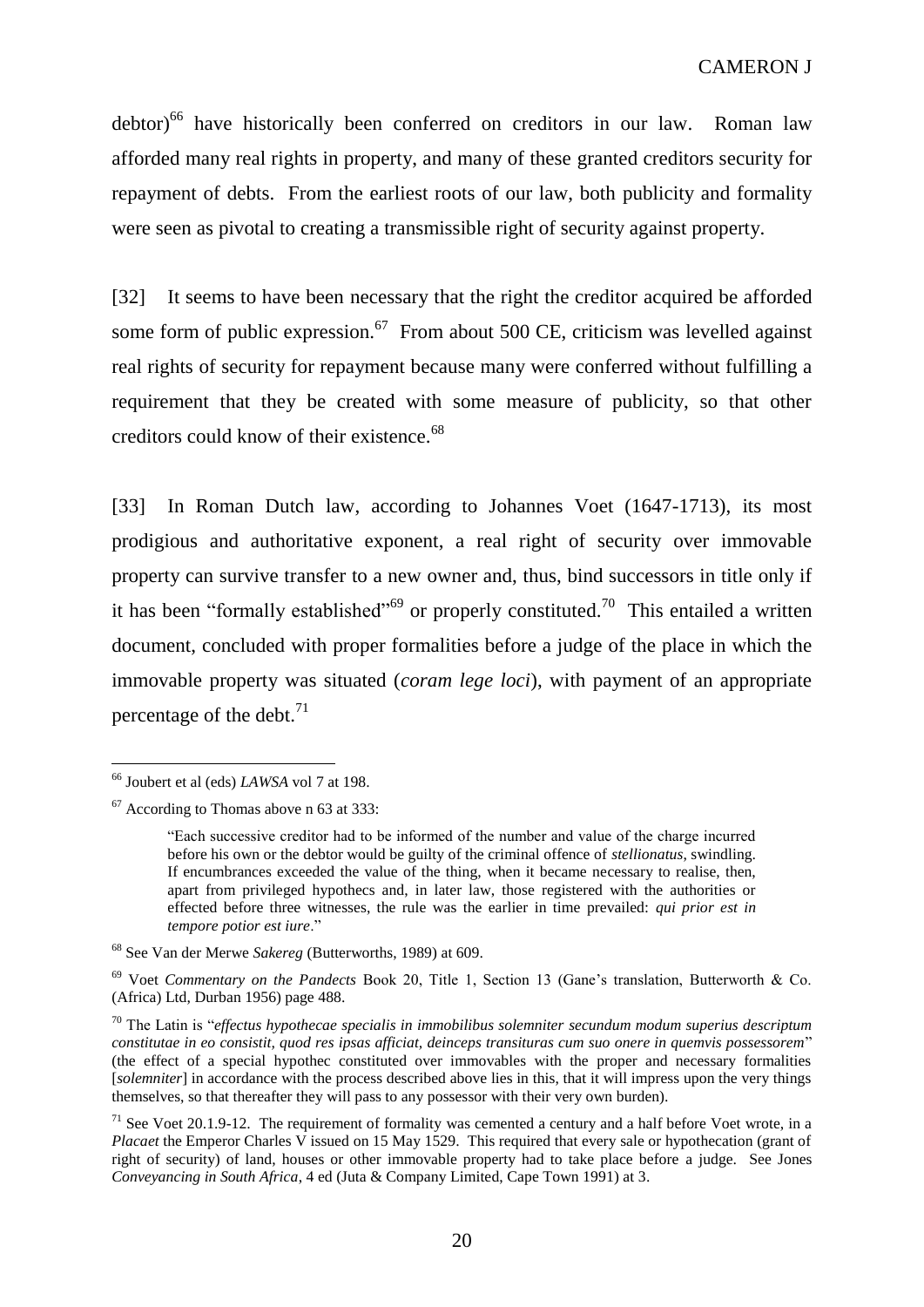[34] At common law it thus appears that the creation and continued existence of a real right in immovable property required some formal, public and legally recognised act (*coram lege loci*).<sup>72</sup> As early as 1840, it was settled doctrine at the Cape that—

"the *dominium* [title] or *jus in re* [real right] of immovable property can only be conveyed by transfer made *coram lege loci* [formally according to the law of the place concerned], and this species of transfer is an essential to divest the seller of, and invest the buyer with, the *dominium* or *jus in re* of immovable property as actual tradition [handing over or conveyance] is to convey the *dominium* of movables." 73

[35] In the early  $20<sup>th</sup>$  century, Innes CJ, relying on *Harris*, authoritatively imported into modern South African law the rule that with rare and nominate exceptions registration is indispensable to create real rights in land.<sup>74</sup> He stated that "the general rule of our law is that real rights in land can only be validly constituted by registration *coram lege loci*".<sup>75</sup> Innes CJ instanced prescription and acquisition of an interest in land by marriage in community of property as two exceptions to the general rule.

[36] In short, long-standing doctrine in our law is that a real right of security over immovable property can arise only by giving notice of its creation to the world in general: "The law insists that mortgages shall be effected in so open and public a manner that no one can afterwards complain that he had no notice of them."<sup>76</sup>

[37] This was the case before registration of title in central deeds registries became common practice.<sup>77</sup> Since then,<sup>78</sup> the act of formality required for the constitution of a

 $72$  See the discussion in Voet 20.1.10ff.

<sup>73</sup>*Harris v Trustee of Buissine* (1828-1849) 2 Menz 105 at 107-8.

<sup>74</sup> *Lucas's Trustee v Ismail and Ayob* 1905 TS 239.

<sup>75</sup> Id at 242.

<sup>76</sup> Maasdorp "The law of mortgage" (1901) 18 *SALJ* 233 at 240.

<sup>77</sup> Jones above n 71 at 3-13; Carey Miller and Pope *Land Title in South Africa* (Juta & Co Ltd, Kenwyn 2000) at 45-8. Jones explains (at page 3) that: "The history of colonization and expansion northwards determined the underlying principles of our system of registration", which originated with the *Placaet* of 1529.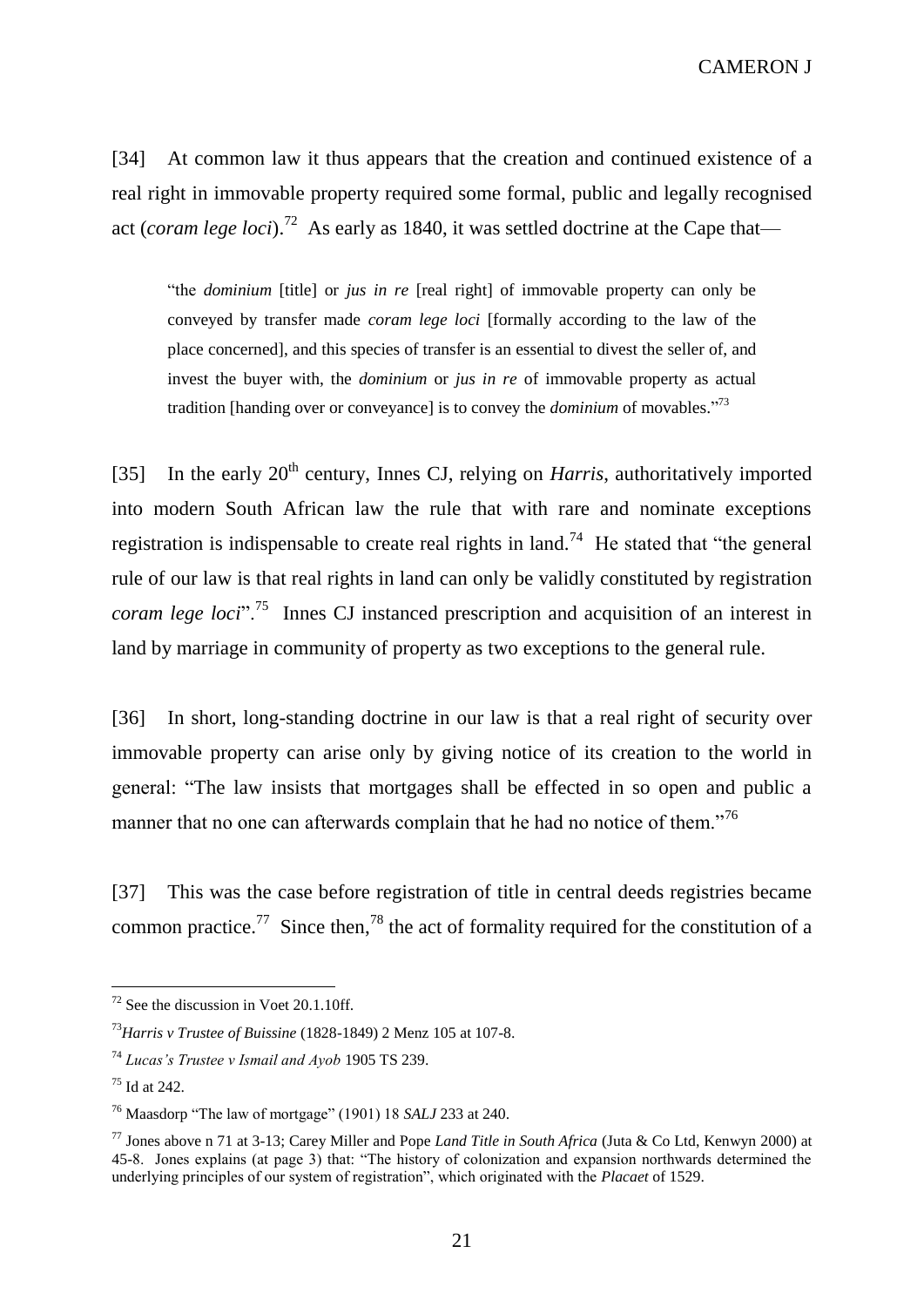transmissible real right of security in immovable property is registration in the deeds office.

[38] And there is good reason for this. Real security in property is a limited real right with the purpose of ensuring satisfaction of a debt or obligation to another, usually ahead of other, unsecured creditors. This is important for it illustrates the difference between real security rights specifically of security (which are designed to shore up debt, and are a sub-category of limited real rights) and limited real rights in the broader sense. It moves us away from asking whether a real security right is in principle enforceable against a third party – which, as a sub-species of limited real rights, it must in principle be – and towards focusing on the purpose for which the limited right was created. The point of the right of security in property is to ensure payment of a debt. Then the question becomes the one at issue here: if that debt could be satisfied by execution upon the property *before* the debtor disposes of the property – or even later – why should it be enforceable against innocent third parties who are unconnected with the debt and may not even know of its existence?

[39] Against this background, what is notable about section 118(3) is that the legislature did not require that the charge be either registered or noted on the register of deeds.<sup>79</sup> Textually, there is no indication that the right given to municipalities has third-party effect: no provision is made to fulfil the publicity requirement central to the functioning of limited real rights. It stands alone, isolated and unsupported, without foundation or undergirding and with no express words carrying any suggestion that it is transmissible.

[40] A useful contrast arises from a statute enacted soon after section 118(3) took effect, the Land and Agricultural Development Bank Act. $80$  This provides that, before

 $78$  Seemingly from 1882, when formal land registers began to be maintained in the Cape: Jones above n 71 at 3-4.

 $79$  Under the Deeds Registries Act 47 of 1937, which, for the first time, formalised and systematised the national system of registration of title: see Carey Miller above n 77 at 47 and Jones above n 71 at 6 and 14-31.

 $80$  15 of 2002.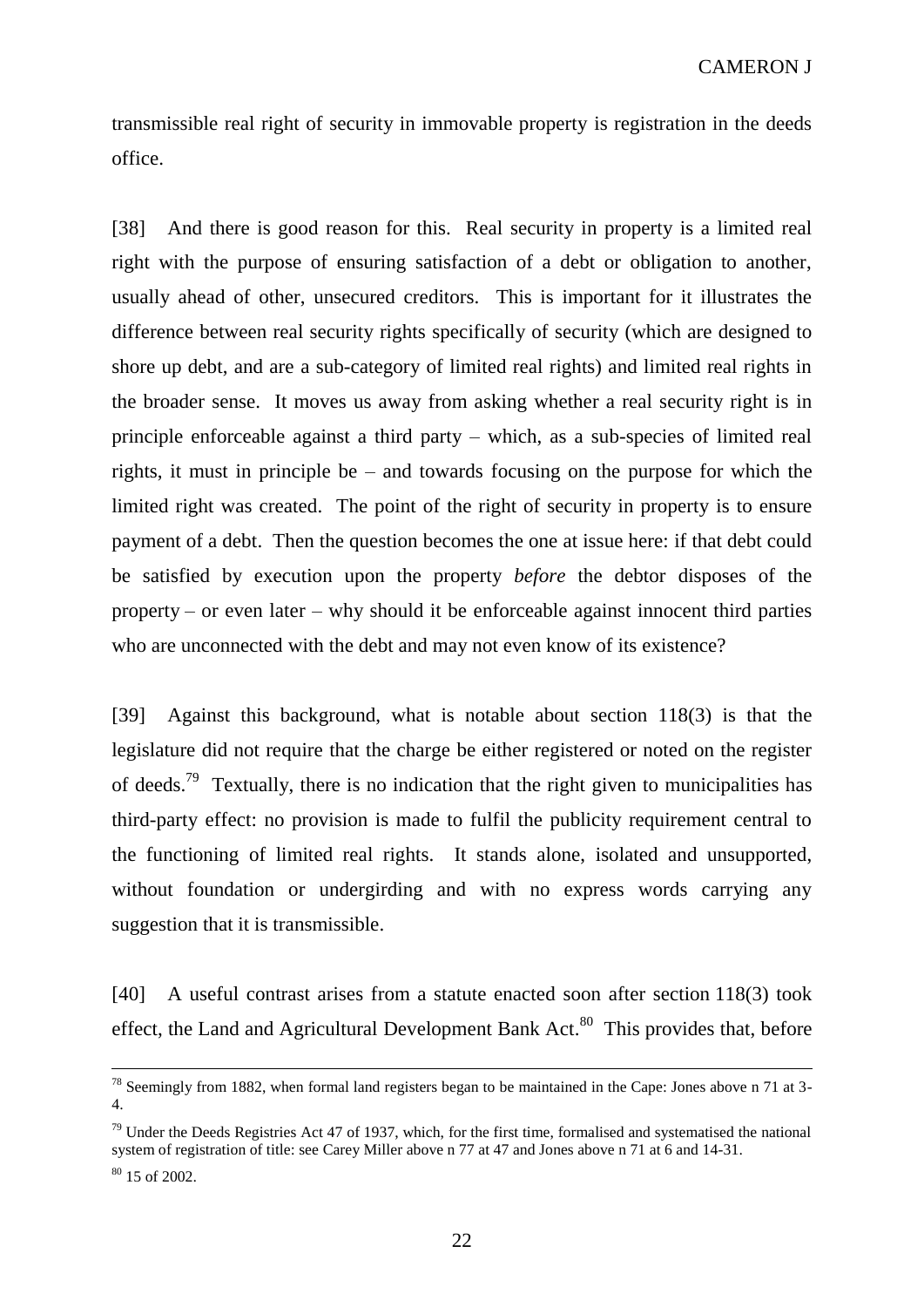the Bank makes any payment of a loan, it must transmit in writing to the Registrar of Deeds information about the advance, including its amount and date.<sup>81</sup> The Registrar must then "cause a note thereof to be made in his or her registers in respect of the property". This note the statute says "has the effect of creating in favour of the Bank a charge upon the property until the amount of the advance together with interest and costs has been repaid".<sup>82</sup>

[41] This is the bullseye target section 118(3) does not even attempt to hit. The two provisions use the same language ("charge upon the property") – but the Land and Agricultural Development Bank Act contains the logical corollary that secures transmissibility, namely registration by public act in the register of deeds. It thus shows that, when legislation creates a transmissible charge upon immovable property, registration in the Deeds Registry (or some other act of publicity or formality) is specified. Its absence from section 118(3) provides a telling indication that the charge takes effect only against the current owner and not successors.<sup>83</sup>

[42] Were there no Constitution, one would thus conclude, on the wording of section 118(3) alone, that the unregistered charge it creates is enforceable against the property only so long as the original owner holds title. The absence of any requirement that the charge be publicly formalised is a strong interpretative indicator that the limited real right section 118(3) creates is defeasible on transfer of ownership.

[43] And it is no answer to suggest that the statute itself fulfils the publicity requirement. In the case of the charge contemplated in section 118(3), the statute is evidence only of the *existence* of potential debt on the property. There is no indication as to the value of that debt. Registration of the charge would provide that detail.

 $81$  Section 31(2).

 $82$  Section 31(3).

<sup>83</sup> In this way, the issues create an illuminating perspective on *Municipality of Mossel Bay v Holloway's Trustee* (1884-1885) 3 SC 50. There, the municipality contended that its claim for rates, although not preferent, was "a burden running with the land". The Court there held that "if there is no preference there is no right *in rem*". We hold here that conferment of a statutory preference upon a creditor is not, in itself, to burden the land. Registration or its equivalent is, in addition, required.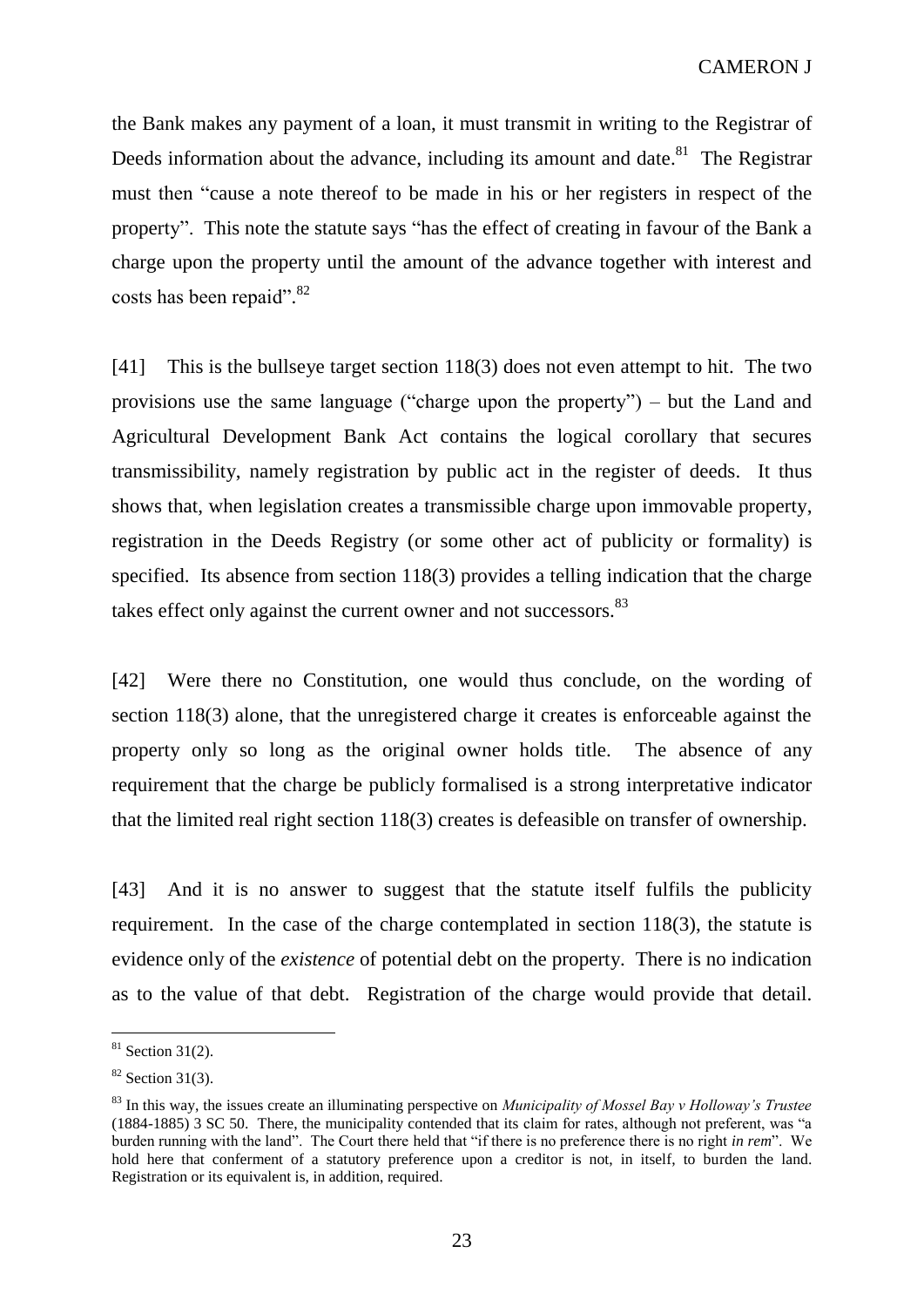Even where a covering mortgage bond is registered, the amount of which may fluctuate over time, the bond to be effective must include a fixed amount beyond which future debts shall not be secured. $84$  So the legislated fact of the charge, alone, does not render the requirement of registration or formalisation redundant. That remains necessary to fulfil the publicity purpose by providing details of the charge.<sup>85</sup>

### *Constitution*

 $\overline{a}$ 

[44] But, fortunately, we live in a constitutional state. And that makes the Constitution supreme. The position under the common law provides but a useful backdrop to the process of interpreting section 118(3) in accordance with and in the light of the Constitution. If there is any doubt about the meaning of the section, that doubt must be resolved to accord best with the spirit, purport and objects of the Bill of Rights.<sup>86</sup> Since *Hyundai*,<sup>87</sup> all legislation must be approached through the prism of the Bill of Rights.<sup>88</sup> And it has been "gold-plate doctrine"<sup>89</sup> in this Court that, if a meaning conformable with the Bill of Rights can reasonably be ascribed to legislation,

<sup>86</sup> Section 39(2) of the Constitution provides:

"When interpreting any legislation, and when developing the common law or customary law, every court, tribunal or forum must promote the spirit, purport and objects of the Bill of Rights."

 $84$  See section 50(4) read with section 51(1) of the Deeds Registries Act above n 79.

<sup>&</sup>lt;sup>85</sup> Sonnekus and Schlemmer "Covering bonds, the accessorial principle and remedies founded in equity – not self-evident bedfellows" 2015 *SALJ* 340 at 353:

<sup>&</sup>quot;The only justification for the preferential position enjoyed by a secured creditor is to be found in the fact that not only the amount involved in the existing debt secured by the bond is published to enable all potential creditors to calculate the creditworthiness of the debtor as potential credit seeker after deducting the potentially existing liabilities from the known assets, but the specific immovable asset encumbered for this liability is also identified."

<sup>87</sup> *Investigating Directorate: Serious Economic Offences v Hyundai Motor Distributors (Pty) Ltd* [2000] ZACC 12; 2001 (1) SA 545 (CC); 2000 (10) BCLR 1079 (CC) (*Hyundai*) at paras 21-4 and *Chagi v Special Investigating Unit* [2008] ZACC 22; 2009 (2) SA 1 (CC); 2009 (3) BCLR 227 (CC) at para 14.

<sup>88</sup> *Hyundai* id at para 21.

<sup>89</sup> See *University of Stellenbosch Legal Aid Clinic v Minister of Justice and Correctional Services; Association of Debt Recovery Agents NPC v University of Stellenbosch Legal Aid Clinic; Mavava Trading 279 (Pty) Ltd v University of Stellenbosch Legal Aid Clinic* [2016] ZACC 32; 2016 (6) SA 596 (CC); 2016 (12) BCLR 1535 (CC) at para 135 where Cameron J said:

<sup>&</sup>quot;Since *Hyundai*, it has been gold-plate doctrine in this Court that judges must embrace interpretations of legislation that fall within constitutional bounds over those that do not, provided that the interpretation can be reasonably ascribed to the section. Where a legislative provision is reasonably capable of a meaning that places it within constitutional bounds, it should be preserved."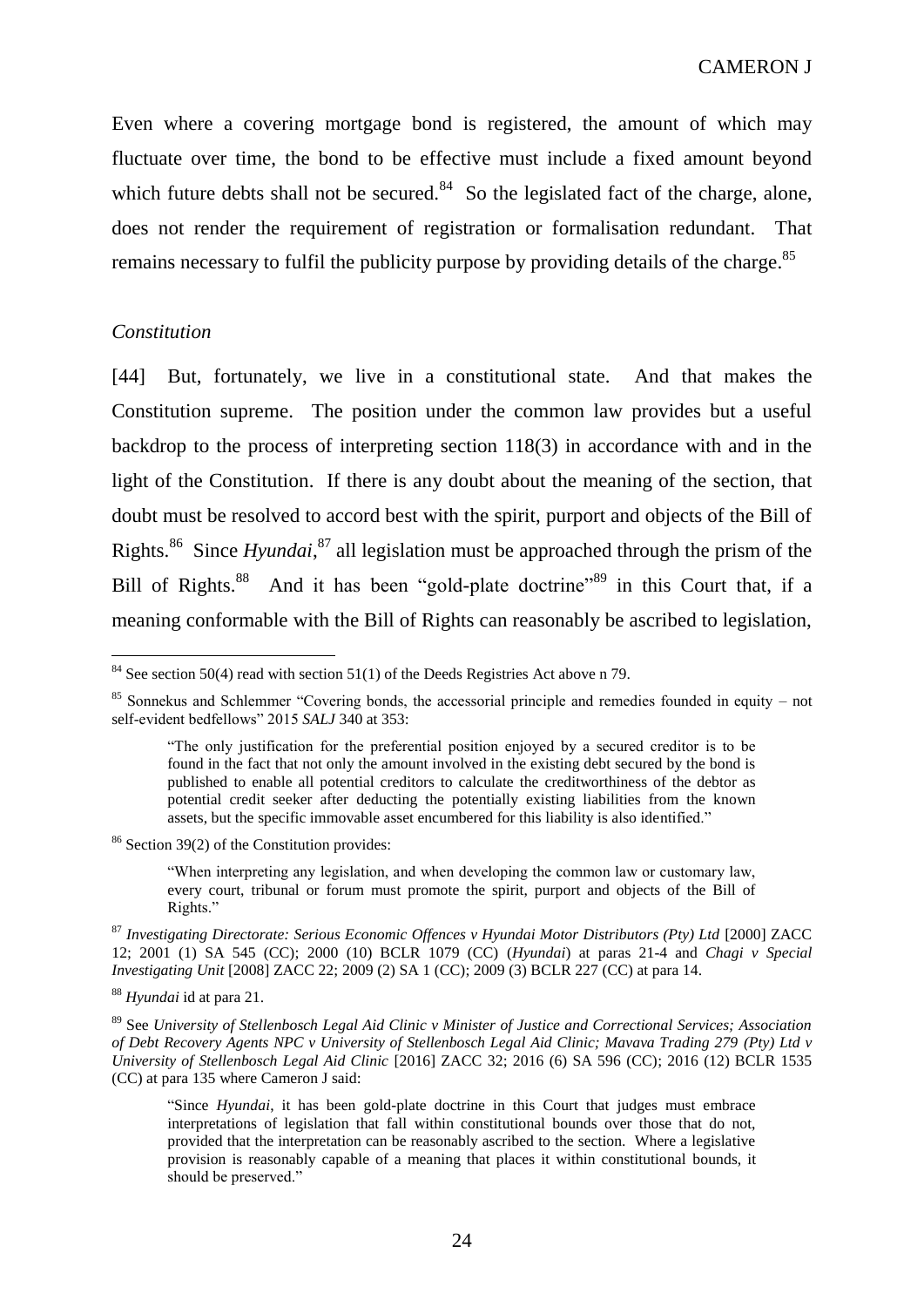that meaning must be embraced, rather than one that offends the Constitution. Thus approached, the question is whether the values and rights in the Constitution point to the conclusion that the section 118(3) charge on property survives transfer to a new owner.

### *Municipalities' cons*t*itutional duties to provide services*

[45] All three municipalities contended that the constitutional setting points to the conclusion that the charge indeed survives transfer and thus burdens new owners. Their contentions demand careful consideration.

[46] Tshwane based its argument on the constitutional duties municipalities bear. These oblige them to provide services to the whole community, and progressively to realise rights of access to housing, water and sanitation.<sup>90</sup> This, Tshwane said, justifies concluding that the charge survives. Tshwane admitted a difficulty with the provision. This is that potential purchasers do not know the extent of the historical debt fixed to the property. But this, it urged, could be fixed. The Court could infer an obligation that municipalities have to supply information about historical debts. This would shine a light on the murk that surrounds a prospective owner when buying a property saddled with municipal debt.

[47] Section 118(3), Tshwane contended, imports an implied duty on both a municipality and previous owner to fess up to the prospective transferee about historical debt. This would afford ample options (cancelling or renegotiating the deal; or shouldering the debt). Adding to this, Ekurhuleni invoked the Act's provision that gives members of the local community the right to be informed of decisions of the

 $90$  Section 27 of the Constitution. Section 73(1) of the Act provides:

<sup>&</sup>quot;A municipality must give effect to the provisions of the Constitution and—

<sup>(</sup>a) give priority to the basic needs of the local community;

<sup>(</sup>b) promote the development of the local community; and

<sup>(</sup>c) ensure that all members of the local community have access to at least the minimum level of basic municipal services."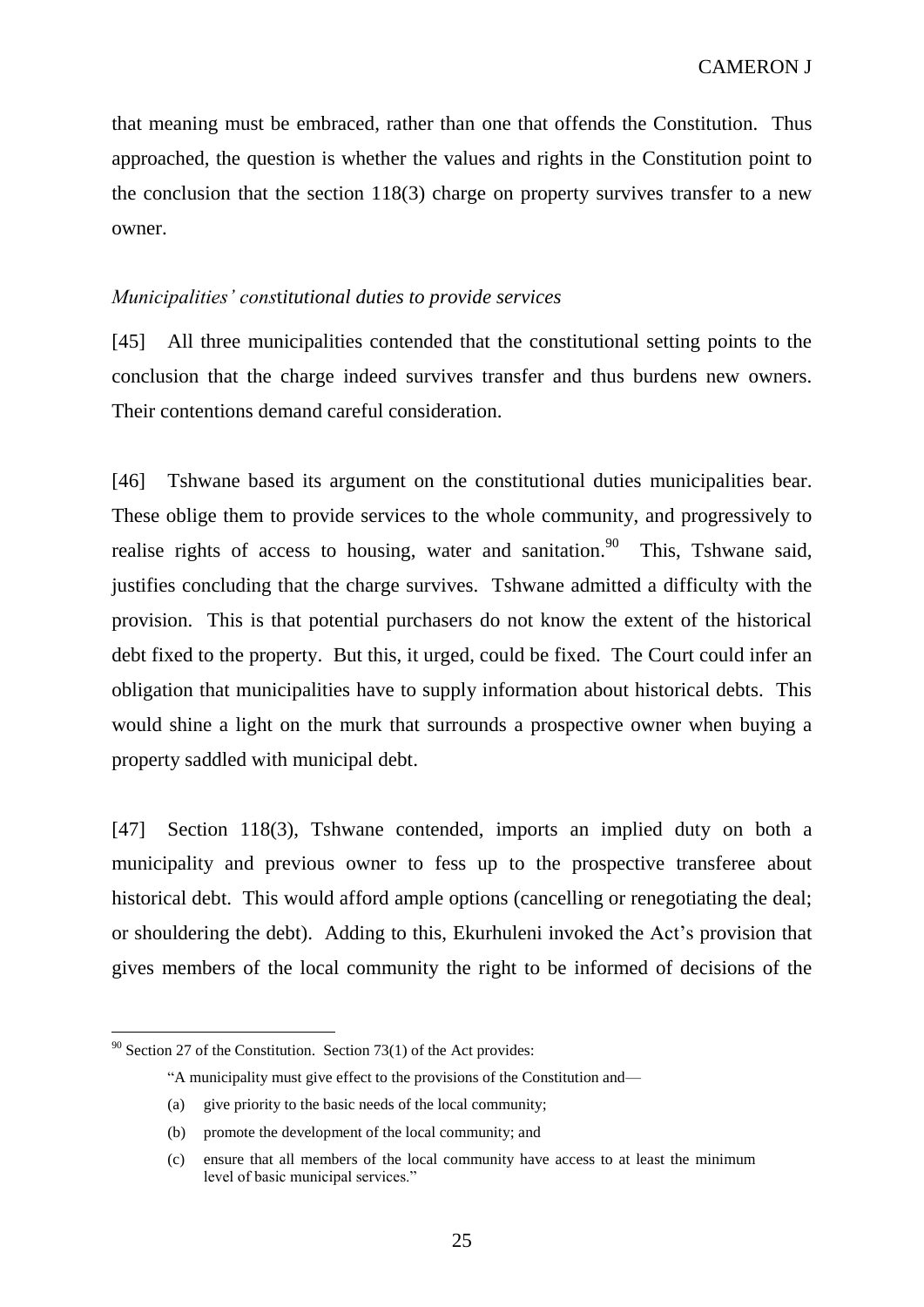municipality affecting their rights, property or reasonable expectations.<sup>91</sup> This provides, it urged, a statutory foundation for purchasers to demand information from the municipality about historical debts.<sup>92</sup> Ekurhuleni also noted that section  $118(1)$ already obliges municipalities to provide some information about past debts during the transfer process – at least for the two preceding years.<sup>93</sup> This benefits both the transferee and the bondholder.

[48] Ekurhuleni, like Tshwane, thus urged that the special public responsibilities of municipalities show that the legislature made a fundamental choice: to burden the new owner with responsibility for historical debts.

[49] The Minister contended that there was a legitimate governmental purpose for the survival of the charge. This is to create empowered and functional municipalities that generate revenue for service delivery. But the Minister conceded that section 118(3) should be used as only a "last resort and where the seller is nowhere to be found".

[50] eThekwini emphasised the shared civic duties of municipalities and owners. Hence, in a transformative context, the charge survives for the collective good.

"Members of the local community have the right—

(d) to regular disclosure of the state of affairs of the municipality, including its finances."

 $\overline{a}$  $91$  Section 5(1)(c) and (d) of the Act provide:

<sup>. . .</sup>

<sup>(</sup>c) to be informed of decisions of the municipal council, or another political structure or any political office bearer of the municipality, affecting their rights, property and reasonable expectations; and

<sup>92</sup> Compare *Mkontwana v Nelson Mandela Metropolitan Municipality* [2004] ZACC 9; 2005 (1) SA 530 (CC); 2005 (2) BCLR 150 (CC) (*Mkontwana*) at para 67 (municipalities' duty under section 118(1) to provide accounts to owner where others occupy the property).

<sup>93</sup> The Supreme Court of Appeal held in *City of Cape Town v Real People Housing (Pty) Ltd* [2009] ZASCA 159; [2010] 2 All SA 305 (SCA); 2010 (5) SA 196 (SCA) at paras 10-4, applying *Mkontwana* id at para 45, that section 118(1) does not empower a municipality to refuse clearance until all historical debts are paid – but only those arising in the preceding two years.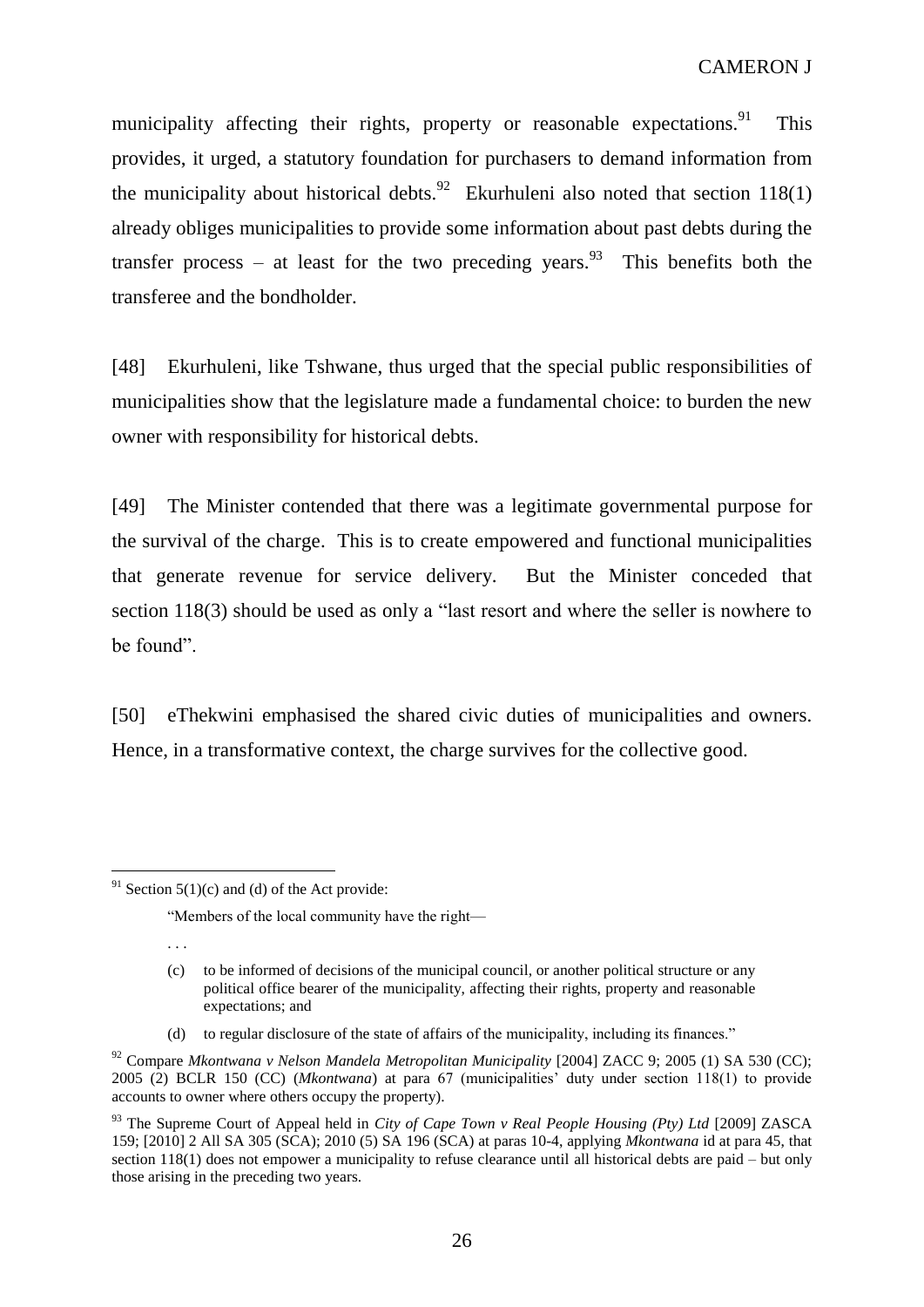[51] These arguments are not without force. The notion that owning property comes with burdens for the public good is not outlandish. This Court has increasingly emphasised the constitutional limitations on private property as well as the constitutional vision that property utilisation must conduce to the public good.<sup>94</sup> So the notion that a new owner may be burdened by historical debt relating to the property should not be treated as landing from planet Pluto.

[52] But the full constitutional context affords a richer picture. This appreciably attenuates the considerations the municipalities say favour imposing the charge on new owners.

[53] Start with this: as the Minister rightly noted, historical debts exist only because municipalities have not recovered them. This while the statute expressly obliges every municipality to collect "all money that is due and payable to  $it^{95}$  and to implement a credit control and debt collection policy.<sup>96</sup> As this Court pointed out in *Mkontwana*, a municipality has a duty to send out regular accounts, develop a culture of payment, disconnect the supply of electricity and water in appropriate circumstances, and take appropriate steps to collect amounts due.<sup>97</sup> In addition, for the sake of service delivery, it is imperative that municipalities do everything reasonable to reduce amounts owing.<sup>98</sup>

[54] And the statute does indeed provide a full-plated panoply of mechanisms enabling efficient debt recovery in the cause of collecting publicly vital revenue. Here

<sup>94</sup> *City of Johannesburg Metropolitan Municipality v Blue Moonlight Properties 39 (Pty) Ltd* [2011] ZACC 33; 2012 (2) SA 104 (CC); 2012 (2) BCLR 150 (CC); *City of Tshwane Metropolitan Municipality v Link Africa (Pty) Ltd* [2015] ZACC 29; 2015 (6) SA 440 (CC); 2015 (11) BCLR 1265 (CC) and *Daniels* above n 61.

 $95$  Section 96(a) of the Act.

<sup>&</sup>lt;sup>96</sup> Section 96(b) of the Act. Section 102(1)(c) likewise empowers a municipality to "implement any of the debt collection and credit control measures provided for in this Chapter in relation to any arrears on any of the accounts" of persons liable for payments to the Municipality.

The Chapter of the statute to which section  $102(1)(c)$  refers is Chapter 9, titled "Credit Control and Debt Collection", in which section 96 also falls. Section 118 by contrast falls in Chapter 11, "Legal Matters".

<sup>97</sup> *Mkontwana* above n 92 at para 47.

 $98$  Id at para 62.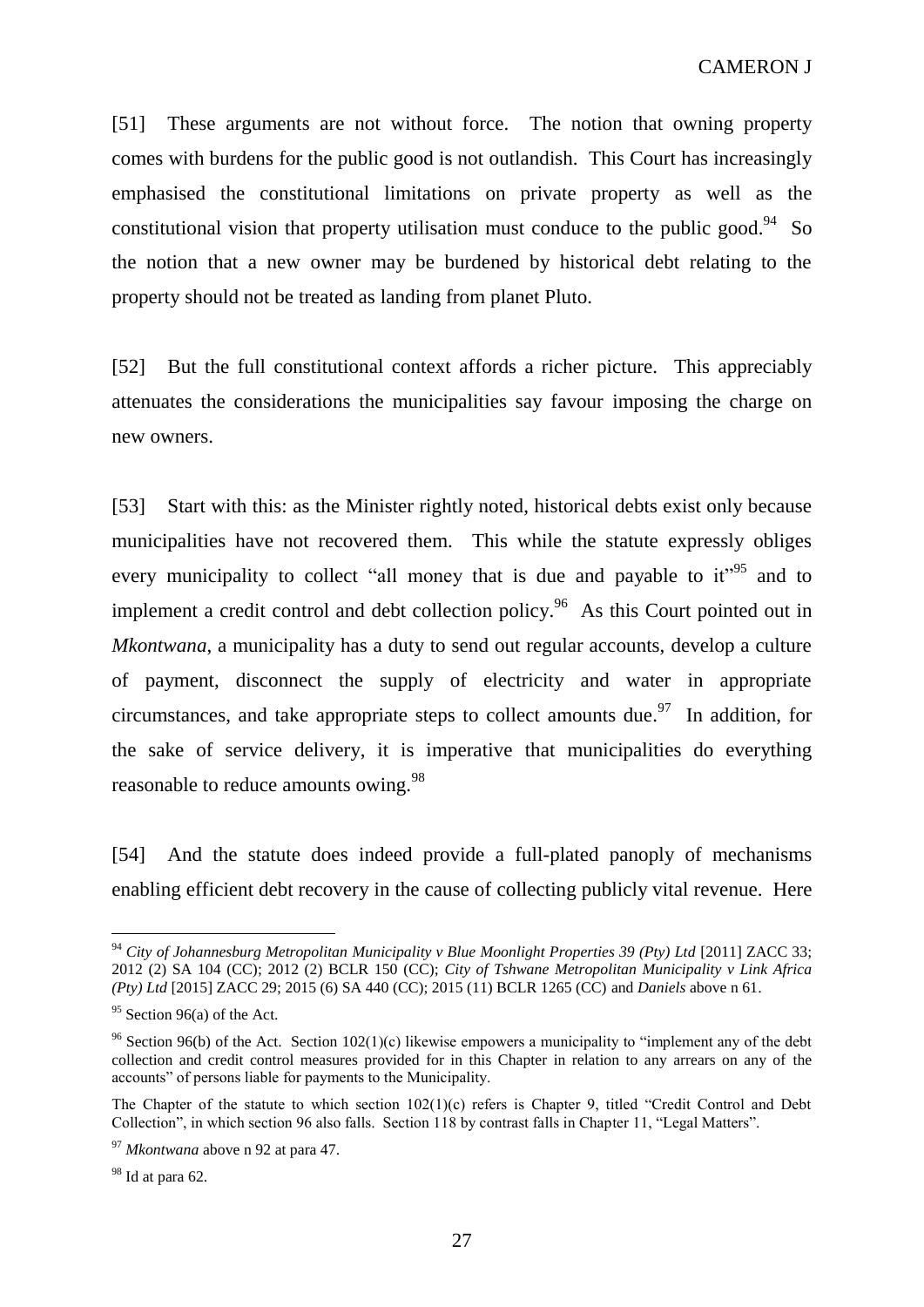the parts of section 118(3) that are uncontested are integral. These are the charge on the property against the existing owner, and the municipality's preference over registered mortgagees. During argument the municipalities conceded, correctly, that the provision enables them to enforce the charge against the existing owner up to the moment of transfer – and to do so above and before any registered mortgagees. And they were constrained to concede, also correctly, where there are unpaid municipal debts, that the charge enables them to slam the legal brake on any impending transfer by obtaining an interdict against transfer.<sup>99</sup>

[55] Add this: section 118(1) places municipalities on notice that a transfer within their jurisdiction is pending. Because the provision embargoes each and every transfer until the municipality issues a clearance certificate for the last two years' debt, prospective transferors and their attorneys are obliged to notify municipalities of every impending transfer. Doing so is indeed indispensable and invariable. This gives the municipality full power, and full opportunity, to enforce the charge against the existing owner for all recoverable debt, even beyond the last two years.

[56] In this way, all outstanding debt can be recovered, as a charge against the property, *before* transfer. Neat. This power does not improve with age. It is no jot or tittle better *after* transfer than before. So why wait? If transfer nowise strengthens a municipality's position, why not act pre-transfer? The municipalities and the Minister had no answer. Indeed, during oral argument, Tshwane conceded perforce and rightly that, should the Court find municipalities have ample power to recover outstanding debt from current owners, there would be little justification for making the charge survive.

<sup>99</sup> Yekiso J would therefore appear to have been correct at first instance in *Real People Housing (Pty) Ltd v City of Cape Town* 2010 (1) SA 411 (C) at para 34 when he said:

<sup>&</sup>quot;The municipality still retains a right [post-transfer] to proceed against the previous owner by way of an action to recover the balance outstanding, and may even take appropriate steps to attach the proceeds of sale of the property as security for payment of the balance outstanding, to be paid once the process of alienating shall have been completed."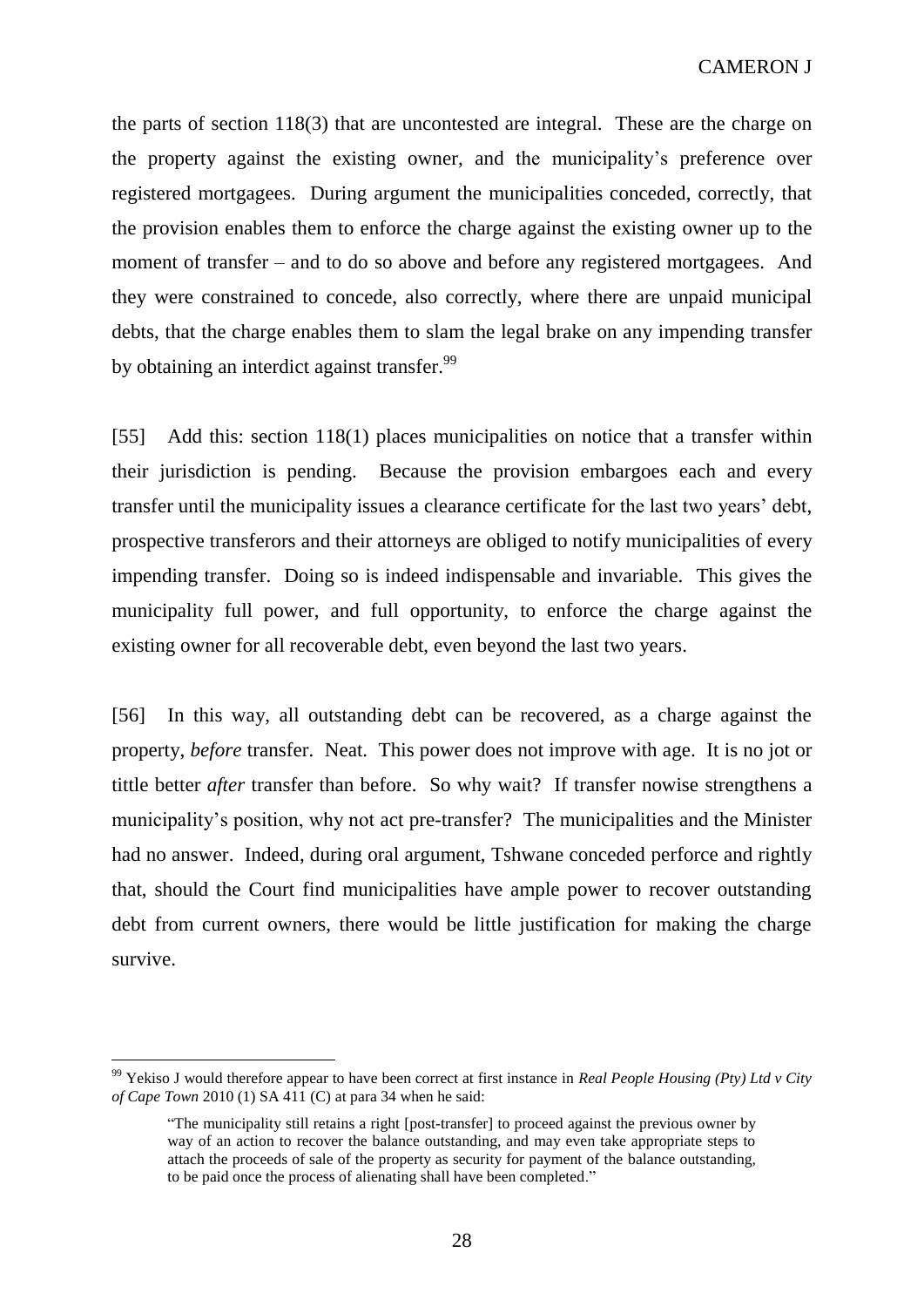[57] To itemise these ample powers is not to approach the interpretive task as providing a chance to scold municipalities for known inefficiencies. 100 *Mkontwana* rightly cautioned against this.<sup>101</sup> Indeed, this Court gave considerable weight there to the heavy public duties municipalities have to perform.<sup>102</sup> It is rather to consider whether, against the objective fact of a powerful armoury of existing statutory debt-collection weapons, there is any public interest warrant, constitutional need or fair justification for reading the charge in section 118(3) to survive transfer.

# *Deprivation of property*

 $\overline{a}$ 

[58] Apart from the considerations the municipalities advanced as favouring survival of the charge, we also weigh the severe consequences of imposing historical debts on a new owner. The Bill of Rights prohibits "arbitrary deprivation of property".<sup>103</sup> It was rightly not disputed that the new owner has a property interest that would be affected if the charge were transmissible. Equally, the interests of bond-holders who advance loans to the transferee would be affected<sup>104</sup> if the debts, accumulated during the previous owner's title, were to operate as a charge against the new owner. 105

<sup>&</sup>lt;sup>100</sup> O'Regan J noted in *Mkontwana* above n 92 at para 106, more than a dozen years ago, that "[i]t is clear from the record before us that expanding municipal debt is a significant nation-wide problem". It takes no stretch of judicial notice to know that things have got worse since then. Delport "The implications of section 118(3) of the Local Government: Municipal Systems Act 32 of 2000 for purchasers of immovable property" (2015) 78 *THRHR* 219 at 220 records that in September 2014 the Department of Cooperative Governance and Traditional Affairs reported to a parliamentary portfolio committee that by the end of June 2014 municipalities were collectively owed R94.02 billion for arrear rates and municipal services fees – up R7 billion from one year before.

The argument about inefficiency is not new. So far back as *Cohen's Trustees* above n 37 at 818-9, where the question was whether "rates" included interest, Innes CJ recorded that it was argued "that the machinery created by this section afforded an inducement to the council not to collect its rates".

<sup>&</sup>lt;sup>101</sup> *Mkontwana* above n 92 at para 124 (whether municipalities carry out their constitutional obligations with due diligence cannot "have any direct bearing" on the question of constitutionality).

<sup>&</sup>lt;sup>102</sup> *Mkontwana* above n 92 at para 38 (regular payments of consumption charges "contribute to the effective discharge by municipalities of their constitutionally mandated functions"). Van der Walt "Retreating from the FNB arbitrariness test already?" 2005 *SALJ* 75 at 82 pithily says, discussing *Mkontwana* that the decision licensed "deprivation for fiscal efficiency purposes".

 $103$  Section 25(1) of the Constitution.

<sup>104</sup> On the position of mortgagees, see *Stadsraad van Pretoria v Letabakop Farming Operations (Pty) Ltd* 1981 (4) SA 911 (T), du Plessis above n 23 at 523, Brits, above n 51 at 64-6.

<sup>&</sup>lt;sup>105</sup> BASA's arguments were confined to the interests of the new owner's mortgagees, and did not cover the interests of the old owner's bond-holders.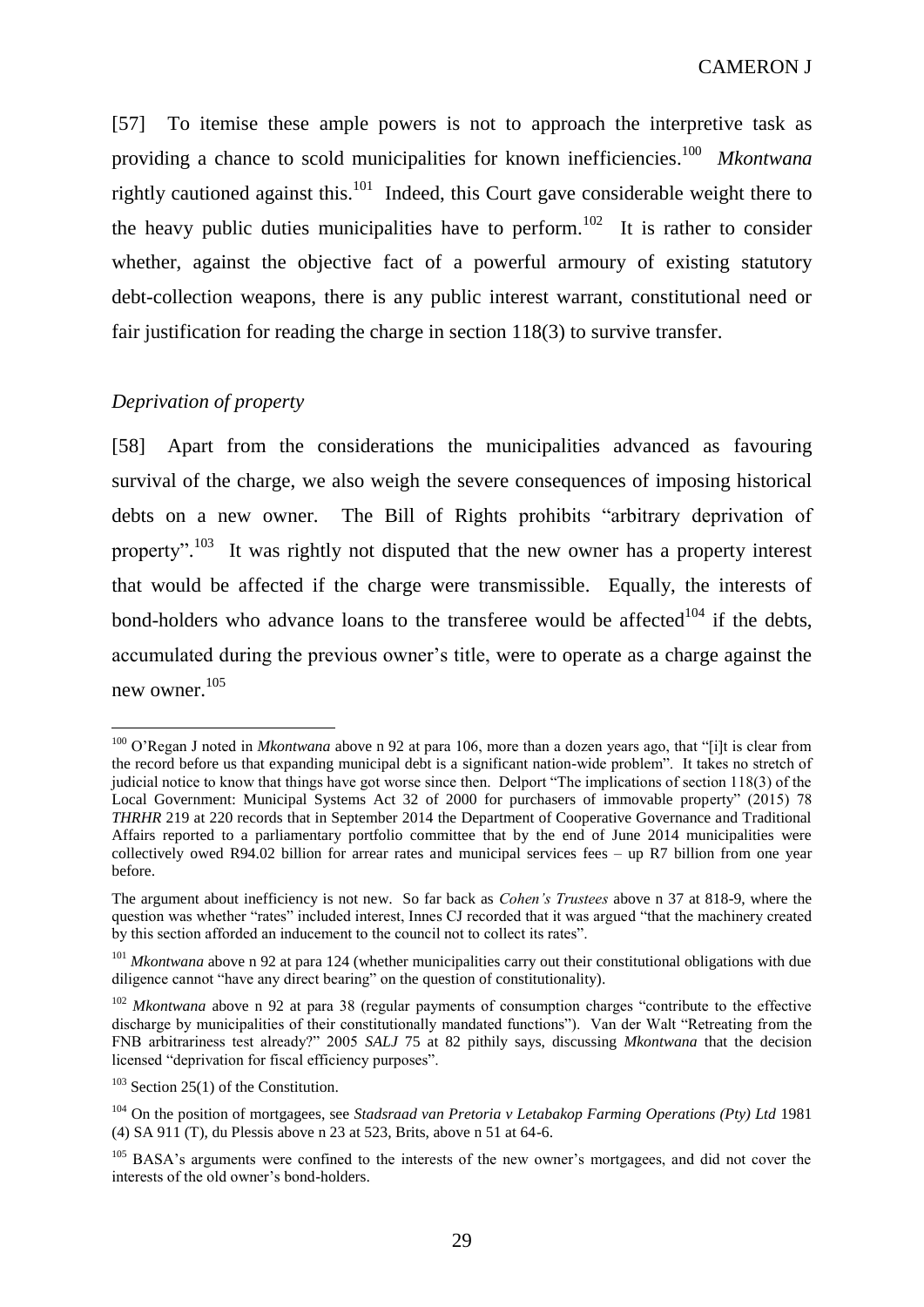[59] This Court has summarised its jurisprudence regarding constitutionally cognisable deprivation of property by saying that there is a constitutionally significant deprivation of property only where the interference with a property right is "substantial" – meaning that the extent of the intrusion must be extensive to have a legally significant impact on the rights of the affected party.<sup>106</sup>

[60] Does this happen if the charge takes effect in the hands of a new owner to satisfy debts incurred during a preceding owner's title? As the applicants compellingly contended, the new owner's property could be sold in execution to satisfy the charge. And, if the historical debts are big enough, the new owner could be left with very little – or even, where the debt exceeds the value of the property, with nothing. The municipalities were constrained to concede that the historical debt could be so big as to extinguish the new owner's entire interest in the property.

[61] The same applies to the bond-holder, who advances money to the new owner to finance the transfer, but finds that its security, carefully calculated on the value of the property before transfer, becomes useless afterwards. The effect of allowing the charge to take effect post-transfer is thus to substantially interfere with or limit the transferee's ownership as well as the mortgagee's real right of security.

[62] Despite these far-reaching effects, not only the municipalities but also the Minister contended that there was no deprivation. This, they urged, was because the charge took effect at the time when the debts were incurred – under the previous

<sup>106</sup> *South African Diamond Producers Organisation v Minister of Minerals and Energy and others* [2017] ZACC 26 (*Diamond Producers*) at para 47, applying *First National Bank of South Africa Ltd t/a Wesbank v Commissioner, South African Revenue Services* [2002] ZACC 5; 2002 (4) SA 768 (CC); 2002 (7) BCLR 702 (CC) (*FNB*) at para 57; *Mkontwana* above n 92 at para 32; *Offit Enterprises (Pty) Ltd v Coega Development Corporation (Pty) Ltd* [2010] ZACC 20; 2011 (1) SA 293 (CC); 2011 (2) BCLR 189 (CC) (*Offit*) at paras 41-4; *Shoprite Checkers (Pty) Ltd v MEC for Economic Development, Eastern Cape [2015] ZACC 23; 2015 (6) SA* 125 (CC); 2015 (9) BCLR 1052 (CC) at para 73. Compare *Reflect-All 1025 CC v MEC for Public Transport, Roads and Works, Gauteng Provincial Government* [2009] ZACC 24; 2009 (6) SA 391 (CC); 2010 (1) BCLR 61 (CC) (applying the "substantial interference" test).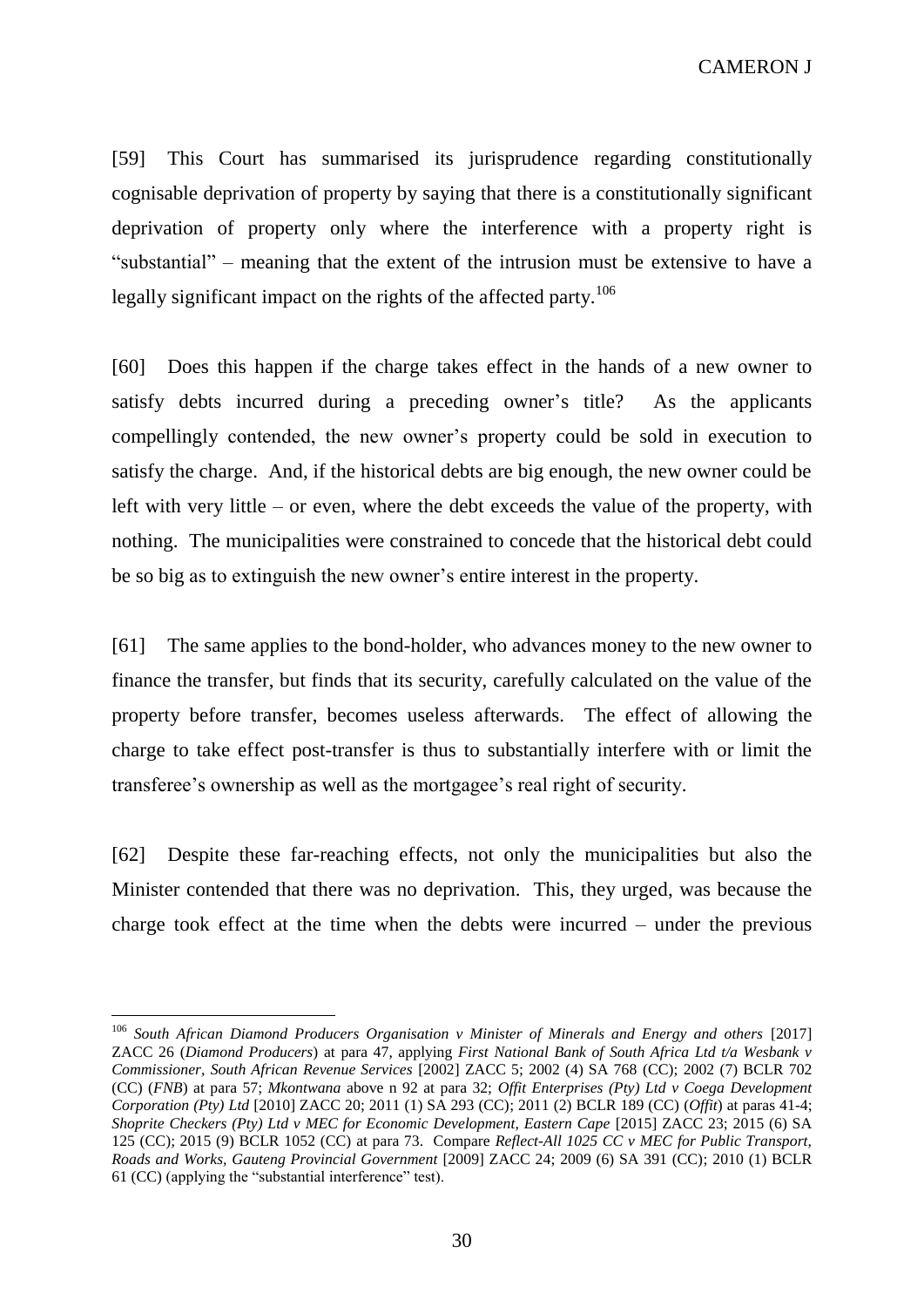owner.<sup>107</sup> This meant that the new owner, when taking transfer of the property, acquired dominium that had already diminished in the hands of the previous owner.

[63] This argument is fallacious. Enforcement of the charge against the owner during whose title the debts accumulate does not amount to a deprivation of property. The previous owner was as property owner responsible for the debts incurred on the property.<sup>108</sup> The charge served to enforce the debts for which the previous owner was responsible. It is fanciful to construe payment of a debt that is lawfully owing as imposing a deprivation of property on the debtor.<sup>109</sup> The debtor's patrimony is diminished – but this is in consequence of lawful subtraction, through payment of a debt for which the debtor itself is responsible. There is no constitutionally cognisable deprivation.<sup>110</sup>

[64] The position is different when a debt is enforced against the property of an owner who had no connection at all with it. It is then that a constitutionally cognisable deprivation occurs. This is precisely what would happen if the charge in section 118(3) were to take effect on new owners.

[65] The municipalities also contended that the consumption for which the debts were incurred, under the old owner, enhanced the value of the property. This, they said, made it just to impose the historical debt on the new owner. For this they invoked the reasoning in *Mkontwana*. 111 This argument is also fallacious.

<sup>&</sup>lt;sup>107</sup> The parties at times spoke of "subtraction" and at times of "deprivation". These are not equivalent. See *Diamond Producers* above n 106 at para 49.

<sup>&</sup>lt;sup>108</sup> *Mkontwana* above n 92 restricted responsibility for debts incurred by others on the property to the two years preceding application for transfer. The present point is that the debts lawfully due from the previous owner did not constitute a subtraction of ownership.

 $109$  It is in any event uniust to construe the deprivation or subtraction or attenuation of dominium as occurring before the sale transaction because the purchaser buys what is visible on either the land itself or its title as registered in the deeds office and is ignorant of, with no means of knowing about, historical debt. So, to say that debts subtracted from that title are known to the transferee is plainly unjust.

<sup>&</sup>lt;sup>110</sup> In any event, to argue that the new owner does not receive the property free of any encumbrances, as the municipalities and the Minister did, begs the question whether the debt survives transfer. It is to this question that the consideration whether deprivation is just is directed.

<sup>111</sup> *Mkontwana* above n 92 at para 40.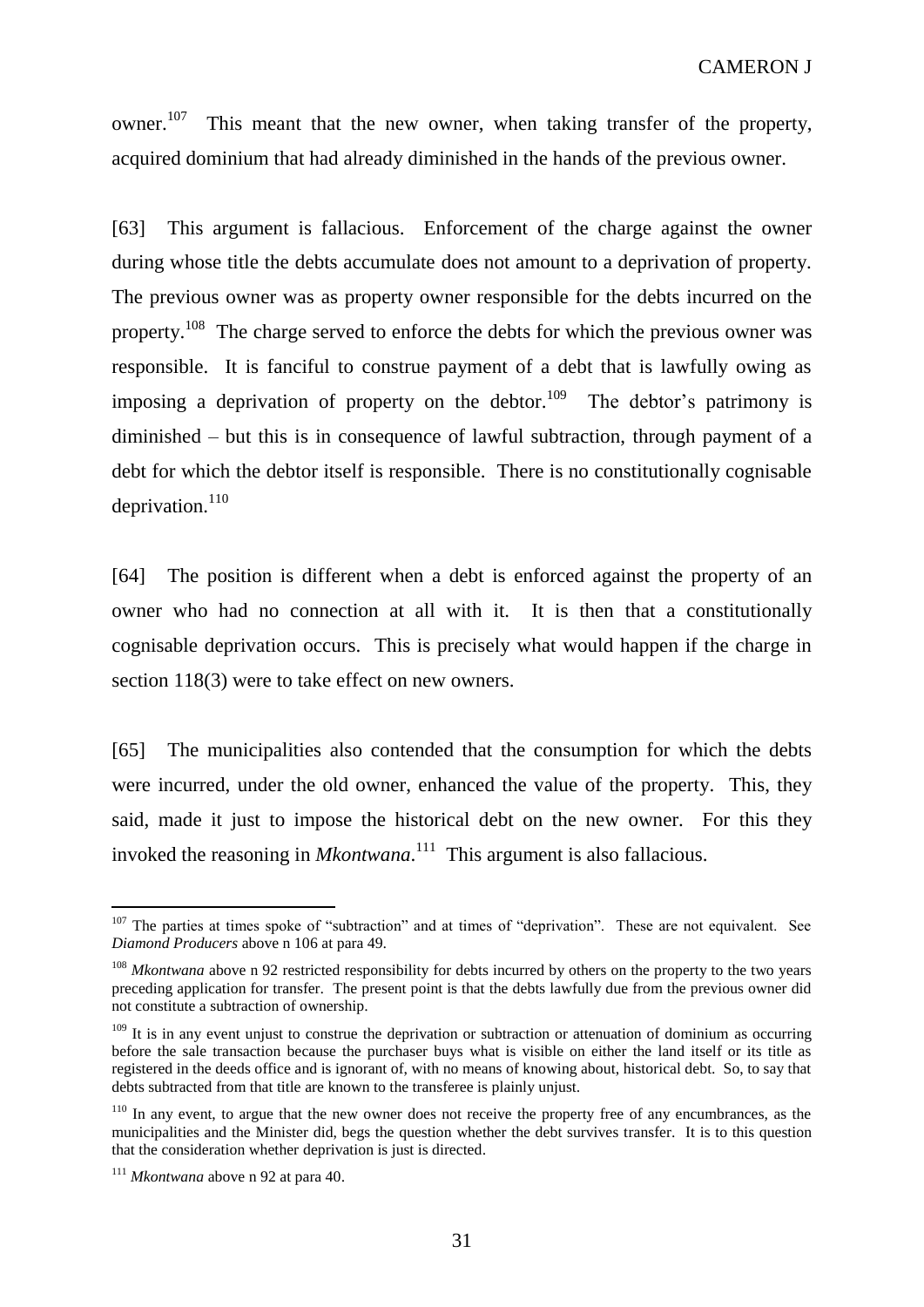[66] First, it is difficult to see how *past consumption* of municipal services, in contradistinction to their *continuing supply*, enhances a property's value. *Mkontwana*  was concerned with the current enhancement of a property's value, in the hands of the present owner, by the continuing supply to it and consumption on it of municipal services.<sup>112</sup>

[67] *Mkontwana* also recognised that the value of a property was enhanced if municipal services were accessible from it. $113$  That is clear. A plot in the bundu, without electricity or piped water, is in most circumstances much less valuable than one in town. But the applicants astutely pointed out that any value reflected in this way has already been factored into the purchase price. The new owner paid more precisely because of the urban location of the property, and its accessibility to municipal services. To make the new owner pay for this value again by making historical debts enforceable against the transferee is a form of double debit that makes it a constitutional deprivation.

[68] We must therefore conclude that, if the charge in section 118(3) survives transfer, there could be a significant deprivation of property.

<sup>112</sup> Yacoob J in *Mkontwana* above n 92 at para 40, said:

<sup>&</sup>quot;It cannot be accepted that electricity and water are merely consumed at the property. These amenities are supplied to the property, accessed and consumed by the occupier on the property and are enjoyed by the occupier as part and parcel of the enjoyment of the occupation of the property."

<sup>113</sup> Yacoob J in *Mkontwana* above n 92 at para 40, continued:

<sup>&</sup>quot;What is more, the supply of electricity and water to a property ordinarily increases its value; the consumption of electricity and water enhances its use and enjoyment. Indeed, the consumption of electricity and water by the occupier is integral to the use and enjoyment of the affected property and to its inherent worth."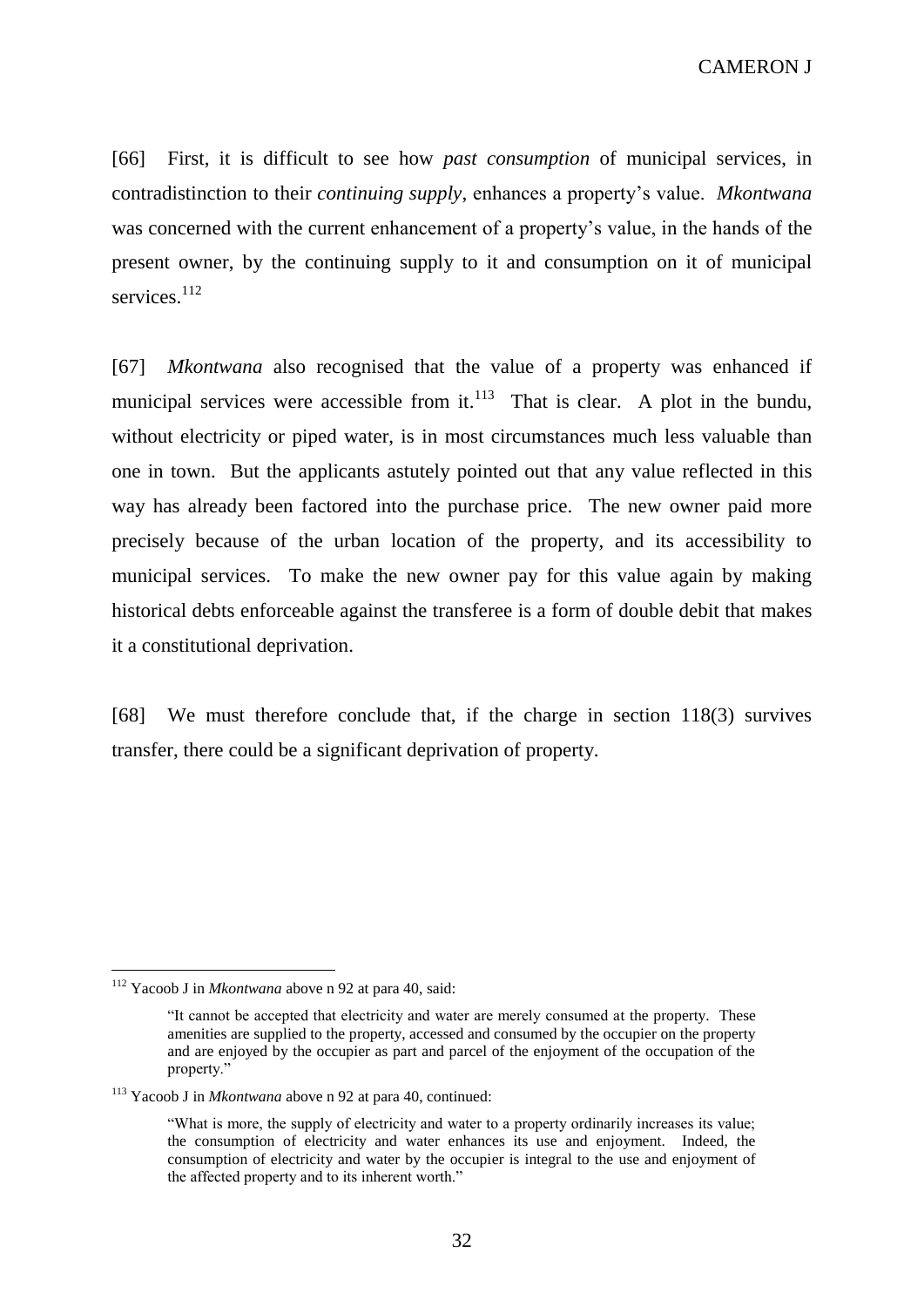#### *Is the deprivation arbitrary?*

[69] Two cases have considered the constitutional sustainability of imposing statutory liability on a property holder for the debts of another. They are *FNB*<sup>114</sup> and *Mkontwana*. 115

[70] In *FNB*, a statute permitted the revenue services to impound and sell a vehicle belonging to a leasing company to recover a debt owed by the tax debtor to whom the vehicle was leased.<sup>116</sup> This Court concluded that the provision was arbitrary. The end the legislature sought to achieve by depriving the leasing company of its property was payment of a customs debt. This, the Court held, was "a legitimate governmental objective of undisputed high priority".<sup>117</sup> Yet the lessor/property owner had no connection to the transaction giving rise to the debt; the property seized, itself, had no connection with the debt; and the property owner had not placed the debtor/taxpayer in possession of the property in a way that could induce reliance by the revenue authorities to act to their detriment.<sup>118</sup> The Court struck the provision down.

[71] In *Mkontwana*, by contrast, the companion provision to that in issue here was upheld. The question was whether the embargo section 118(1) imposed against transfer to a new owner, against payment by the existing owner of two years' preceding outstanding municipal debts, could be justified where the accumulated debts were incurred by persons other than the owner. This Court held that it was. Even though the debts might have been incurred by tenants, illegal occupiers, usufructuaries or other possessors, good faith or bad faith, there remained a close link between the current owner, the property and the arisal of the debt. $119$ 

<sup>114</sup> *FNB* above n 106.

<sup>115</sup> *Mkontwana* above n 92.

<sup>&</sup>lt;sup>116</sup> *FNB* above n 106 at para 4 succinctly summarises the statutory powers at issue.

<sup>117</sup> Id at para 31. Compare *Mkontwana* above n 92 at para 38 (the purpose of placing the risk of non-payment of municipal consumption charges on the owner of property is "important, laudable and has the potential to encourage regular payments of consumption charges").

<sup>&</sup>lt;sup>118</sup> *FNB* above n 106 at paras 107-8.

<sup>119</sup> *Mkontwana* above n 92 at paras 38-43, 45, 51-60 and 99.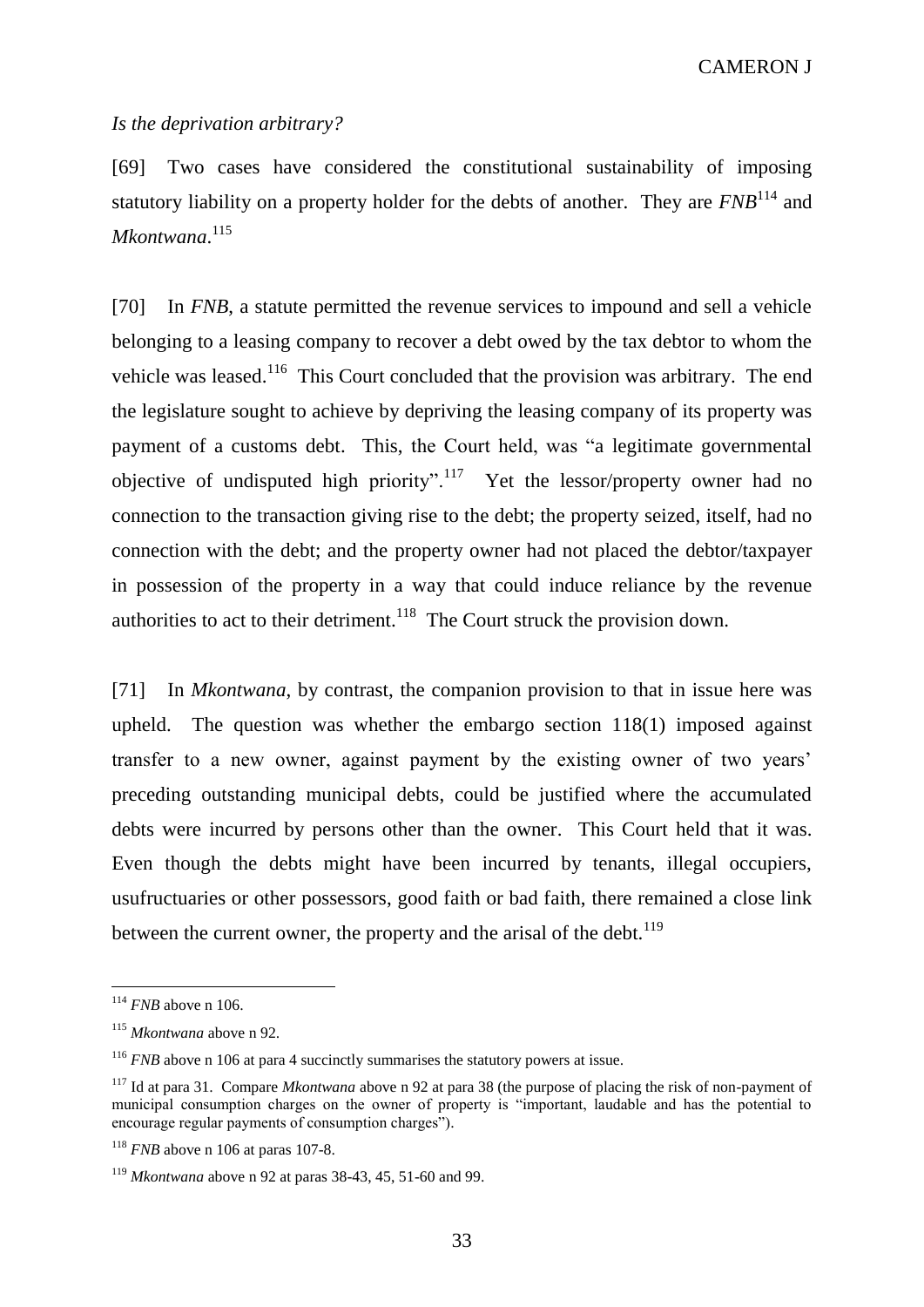[72] A crucial consideration in the Court's reasoning was that the imposition was limited to two years' debts.<sup>120</sup> In section 118(3), if the municipalities' interpretation is correct, there is no time limit. The only bound is prescription. More importantly, as one who arrives fresh and bare of previous proprietary control over the property, the new owner will have had no control whatsoever over how the debt arose. This, as counsel for BASA persuasively pointed out, was the epitome of arbitrariness.

[73] The new owner's deprivation is arbitrary in cases where the debt is much smaller than the value of the property, and even where it is relatively trivial. This is because it is intrinsically arbitrary to impose responsibility for payment of a debt on a property owner who has no connection with it and who had no control at all over the property or those occupying the property when the debt was incurred. Control in this sense was integral to the reasoning in *Mkontwana*.

[74] This case is thus close to *FNB*, but different from *Mkontwana*. The imposition on a new owner of municipal property of unprescribed debts without historical limit would constitute an arbitrary deprivation of property.

[75] It may be useful to add that none of the parties suggested that anything turns on how the transferee acquired title, whether at a sale in execution or by regular deed of sale or by other means.<sup>121</sup>

[76] As in  $FNB$ ,<sup>122</sup> it seems unnecessary to enter the section 36 limitation analysis, but, to the extent that it is, it would be difficult to sustain the municipalities' interpretation of the provision. In short, if section 118(3) meant that new owners are

 $120$  Id at para 45: "The deprivation lasts for two years only".

<sup>&</sup>lt;sup>121</sup> Compare *Tshwane City v Mitchell* [2016] ZASCA 1; 2016 (3) SA 231 (SCA), where a sale in execution was in issue; the dissenting judgment of Zondi JA found that in those circumstances the charge did not survive transfer.

<sup>&</sup>lt;sup>122</sup> *FNB* above n 106 at para 110.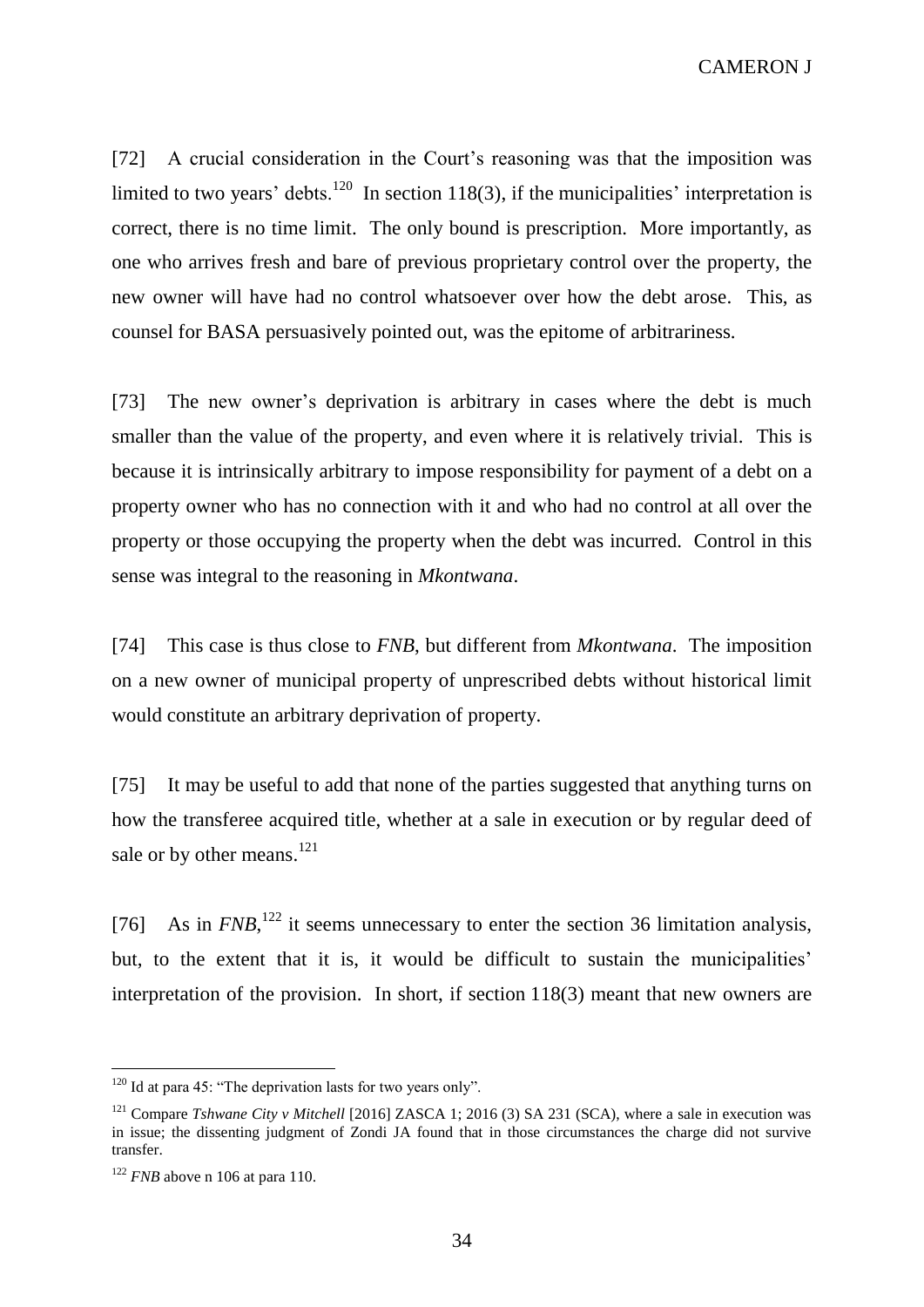liable, post-transfer, for a previous owner's debts, it would be constitutionally impermissible.

[77] Section 39(2) enjoins us, when interpreting legislation, to promote the spirit, purport and object of the Bill of Rights. To avoid unjustified arbitrariness in violation of section 25(1) of the Bill of Rights, we must thus interpret section 118(3) of the Act so that the charge it imposes does not survive transfer. Far from the provision being merely capable of this interpretation, it is from historical, linguistic and common law perspectives the overwhelmingly persuasive interpretation.<sup>123</sup>

[78] It follows that, because the provision can properly and reasonably be interpreted without constitutional objection, it is not necessary to confirm the High Court's declaration of invalidity. This means that, purely as a matter of form, the appeal must succeed, though not for the reasons the appellants advanced. In fact, the reasons that led the High Court to conclude that the provision was invalid are substantially vindicated in this judgement. To make this clear, I would grant a declaration that the charge does not survive transfer.

### *Costs*

 $\overline{a}$ 

[79] In form, this Court must thus decline to confirm the High Court's declaration of constitutional invalidity and thus allow the municipalities' appeal. In substance, however, the confirmation applicants have won, because the interpretation of the provision that favours them (and whose opposite would render the provision constitutionally invalid) has prevailed. They are therefore entitled to their costs.

[80] I would not grant the confirmation applicants the costs of four counsel, as sought. They are entitled to the costs of two counsel.

<sup>&</sup>lt;sup>123</sup> See Brits above n 51 at 410-3 (contending for an interpretive resolution of the constitutionally offensive impact of transmissibility).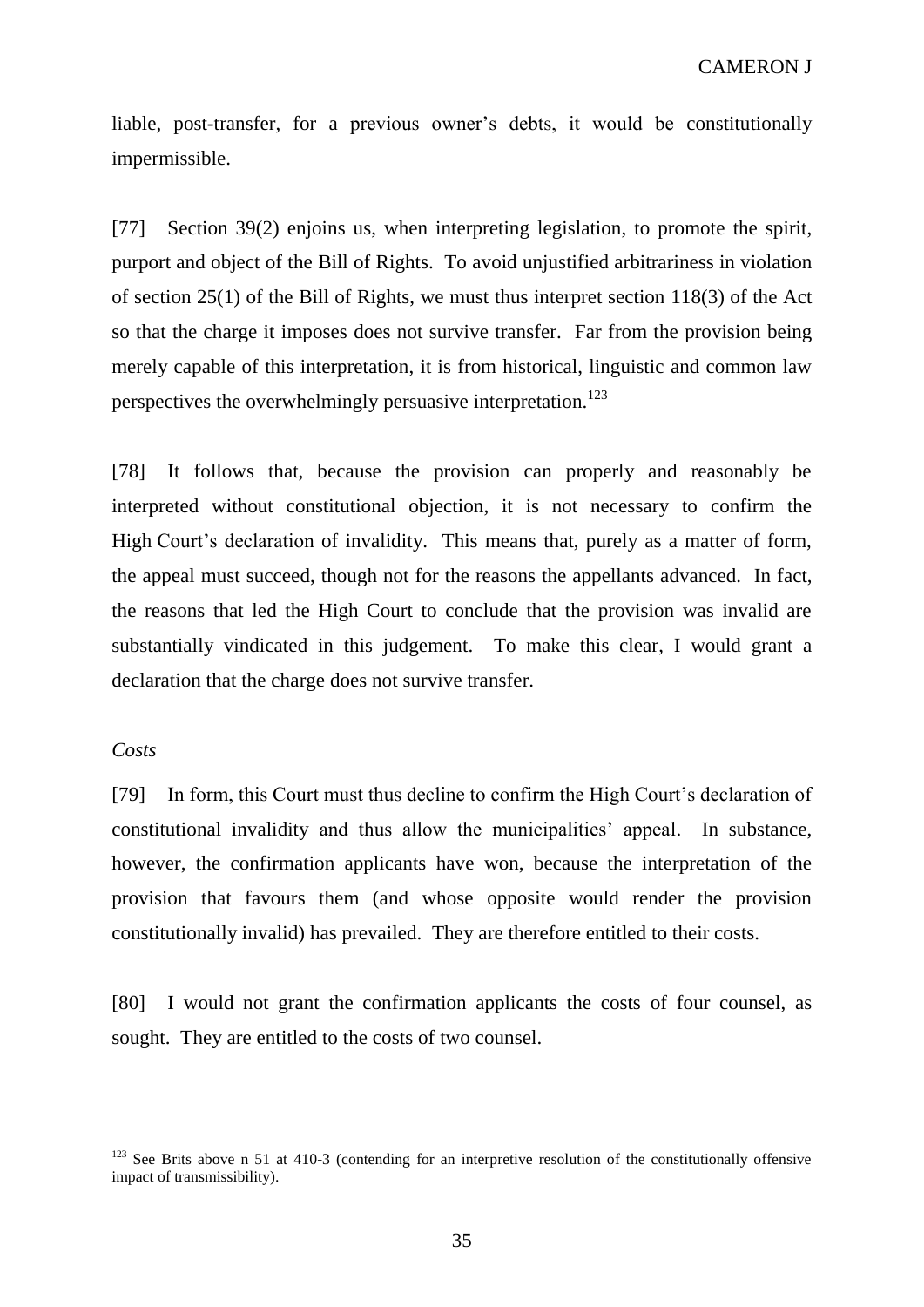# *Order*

- [81] The following order is made:
	- 1. The appeals succeed.
	- 2. The order of invalidity is not confirmed.
	- 3. It is declared that, upon transfer of a property, a new owner is not liable for debts arising before transfer from the charge upon the property under section 118(3) of the Local Government: Municipal Systems Act 32 of 2000.
	- 4. The appellants in the appeals and the Minister are to pay the applicants' costs, including the costs of two counsel.